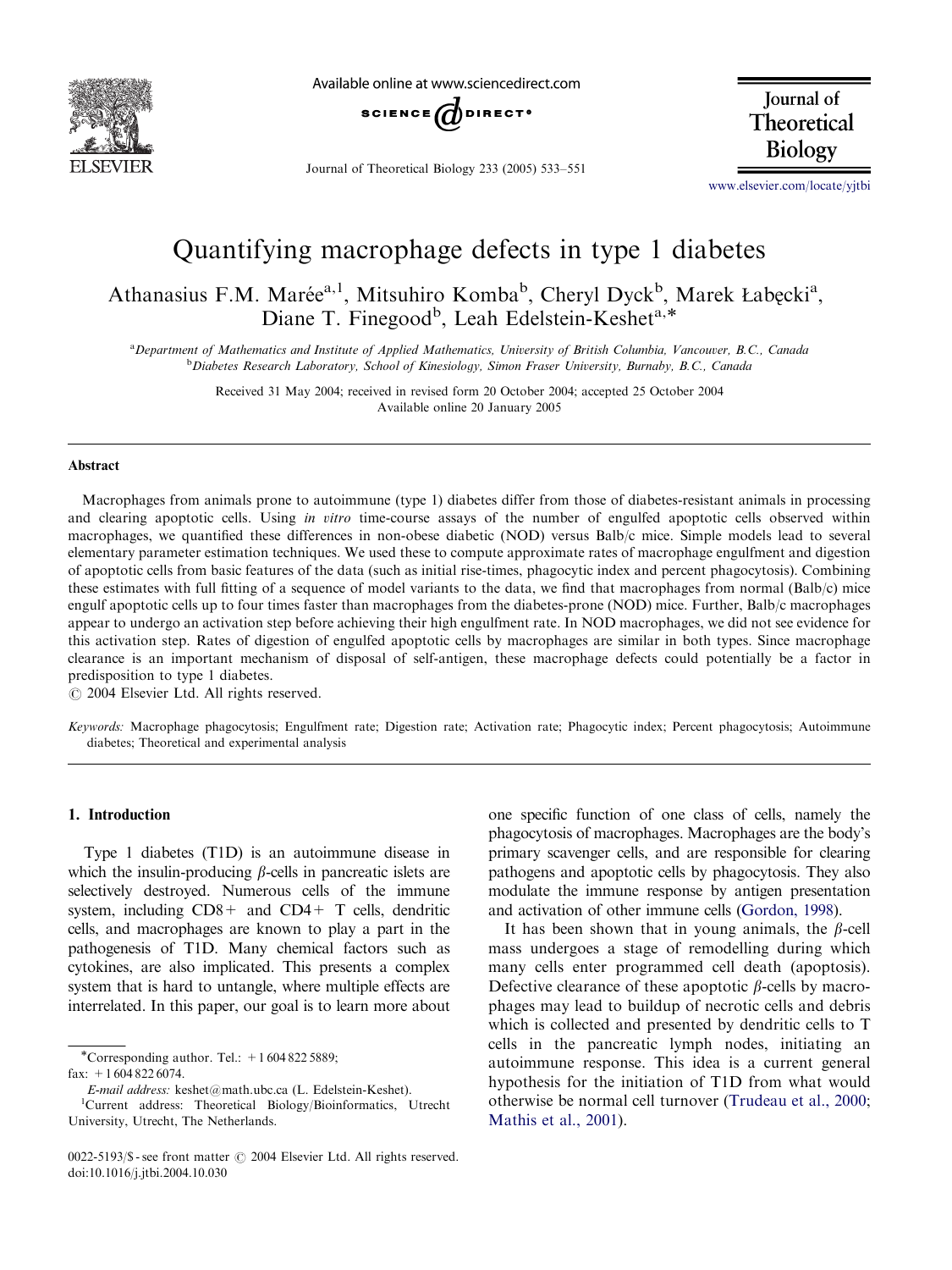It has indeed been shown that an aberrant response by macrophages is involved in the initiation of the disease ([Georgiou et al., 1995;](#page-18-0) [Shimada et al., 1994\)](#page-18-0). Various defects have been observed in macrophages from nonobese diabetic (NOD) mice, including abnormal production of soluble mediators such as IL-12 ([Alleva et al.,](#page-18-0) [2000](#page-18-0)), less efficient activation of other immune cells [\(Jun](#page-18-0) [et al., 1999\)](#page-18-0), and reduced phagocytosis ([O'Brien et al.,](#page-18-0) [2002b\)](#page-18-0).

Phagocytosis involves the engulfment and ensuing degradation of internalized material. After recognizing and binding particles, macrophages are activated to release specific proteins, extend pseudopods and ingest the particles ([Alleva et al., 2000](#page-18-0)). In previous in vitro assays, we observed fewer apoptotic cells inside macrophages from diabetes-prone (NOD) compared with normal (Balb/c) mice [\(O'Brien et al., 2002b](#page-18-0)). This difference could be a consequence of upregulated degradation, of impaired engulfment, or of defective activation by NOD macrophages.

The approach is to do a comparative study in vitro of macrophages from animals that are prone to develop the disease versus those that are not. We combine an in vitro characterization of the phagocytosis of apoptotic cells by macrophages with models that quantify the kinetics. The idea is that by learning about details of the function of these cells we could in future build up a more comprehensive understanding of the system as a whole. Modelling, experiments, and data analysis all play a fundamental role in this study.

We investigate which aspects of the macrophage phagocytosis (engulfment, degradation and/or activation) are altered in NOD mice, and quantify the level of impairment. To explore these differences quantitatively, we derive concise kinetic models for phagocytic uptake and digestion of apoptotic cells. We then use these models to compare macrophages isolated from NOD and Balb/c mice. In our models, we characterize macrophage classes according to the number of internalized apoptotic cells. This is similar to approaches in some previous papers, notably, [Gammack et al. \(2004\)](#page-18-0) and [Tran et al. \(1995\)](#page-18-0). Here, however, we also describe experiments in which each of these classes is measured, and we use the data to determine the best description of the process. Phagocytosis is assayed in vitro by feeding macrophages with apoptotic thymocytes, as described in Section 2.1, and (at fixed time points) counting the number of apoptotic cells visible within each of several hundred macrophages. The models described in this paper suggested experimental refinements that improved inferences about the underlying kinetic parameters. By fitting the kinetic models to the data, we estimate key parameters. We found differences in both activation and engulfment rates between the Balb/c and NOD macrophages, but not in digestion rates.

We use the models to mathematically derive shortcuts for calculating ball-park estimates of the kinetic parameters. Some of these are based on well-known and generally available indices such as phagocytic index and percent phagocytosis, commonly quantified in the literature (see definitions below). While full parameter fitting leads to greater accuracy, these basic methods can be helpful to biologists in interpreting data from other phagocytosis experiments. We also focus attention on detailed presentation of nonlinear parameter fitting techniques that allow us to compare between model variants, strains of mice, and distinct ways of grouping and analysing data points. We show that the Akaike Information Criterion can help to identify the models that are most parsimonious in terms of number of parameters while being optimal in terms of fit of the data.

#### 2. Methods

#### 2.1. Phagocytosis assay

Five-week-old female Balb/c and NOD mice were purchased from Taconic (Germantown, NY). Animals were handled in accordance with the regulations of the Canadian Council on Animal Care and with approval by the Animal Care Committee at Simon Fraser University (Burnaby, BC). Macrophages were extracted from the mice by peritoneal lavage with cold complete medium (RPMI 1640, 100 U/ml penicillin/streptomycin, 10% v/v heat-inactivated fetal calf serum; Gibco Life Technologies, NY). Balb/c and NOD peritoneal macrophages were seeded into chamber slides (Nalge Nunc, IL) and incubated at  $37^{\circ}C/5\%$  CO<sub>2</sub> for 2 h. To ensure that equal numbers of adherent macrophages among strains remained after washing, non-adherent cells from washes of single wells were regularly counted. The resulting initial number of adherent macrophages was approximately  $10<sup>5</sup>$  cells per well.

Suspensions of apoptotic cells were prepared by 20 min irradiation of mouse thymocytes using a shortwave (254 nm) ultraviolet C lamp (UVP, CA), followed by their incubation in serum-free complete medium at  $37 \degree C/5\%$  CO<sub>2</sub> for 2 h. Cell death was assessed using fluorescent microscopy and staining with fluoresceinisothiocyanate-labelled annexin V and with propidium iodide (PI) (Molecular Probes, OR). This yielded  $44\pm7\%$  annexin V<sup>+</sup>/PI<sup>-</sup> cells, which were classified as early apoptotic cells. Annexin V binds to phosphatidylserine molecules expressed on the surface of apoptotic cells, whereas PI serves as an indicator of membrane integrity, thus distinguishing apoptotic from necrotic cells.

Apoptotic cells were added to each well at the initial ratio of 5:1 apoptotic cells to adherent macrophages,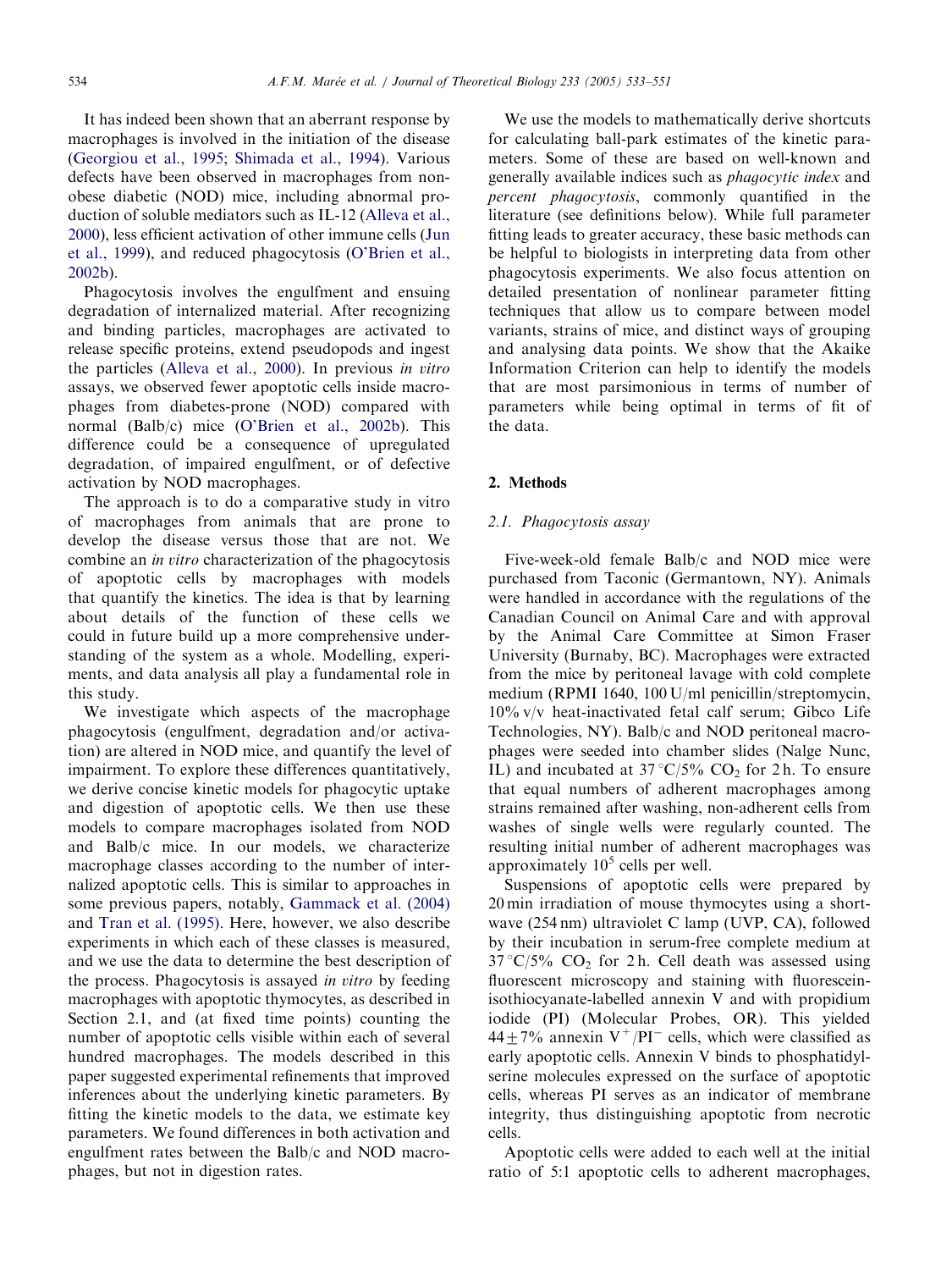and were cocultured with macrophages in 0.5 mL of a complete medium at  $37 \degree C/5\%$  CO<sub>2</sub> for variable periods of time. Macrophages from multiple mice of a given strain (NOD or Balb/c) were mixed. Aliquots from this sample were seeded into 9 different wells. Each well was cultured for a distinct time period, e.g. 5, 10, 20, 30 min, and 1, 2, 4, 6, 8 h, after which staining and counting took place. Fig. 1 shows a typical image of macrophages with engulfed apoptotic cells. This set of nine measurements is referred to as ''a single 8-h time series''. (Note that we could not observe a true time series because staining kills macrophages.) The procedure was repeated 5 times, leading to five independent time series for each strain (using different aliquots), hereafter denoted 5 "replicates". (In one time series, one mixture was cultured for 90 min instead of 5 min) Before staining, a given well was washed three times with cold phosphatebuffered saline (PBS) to remove apoptotic thymocytes that had not been phagocytosed, and then macrophages were fixed in neutral buffered formalin (Sigma, MO). Cells were stained with hematoxylin and eosin (Sigma, MO), and observed using light microscopy at 1000-fold magnification under oil immersion.

Phagocytosis was evaluated by counting 150–1340 macrophages per well at the end of each culture period. (Altogether, 90 wells (45 per strain) were analysed, with a total of 86 676 macrophages.) Each macrophage was assigned to a class  $(i = 1, 2, ..., N)$  according to the number of internalized apoptotic cells it contained. Only apoptotic cells clearly visible within the perimeter of the macrophage were counted. The maximum number of apoptotic cells observed inside any given macrophage was 7. We used these observations to calculate the densities of macrophages in each of the classes, the percent phagocytosis,  $\Phi$  (the number of macrophages





containing at least one apoptotic cell per 100 macrophages), and the phagocytosis index,  $I_{\phi}$  (the number of ingested apoptotic cells per 100 macrophages). The remaining density of apoptotic cells, A, could not be measured. Because the number of cells observed per well varied greatly, we used densities, rather than absolute numbers of observed macrophages in a given class for all data analysis.

## 2.2. Model assumptions

We here model the process of macrophage encounter and engulfment of apoptotic cells. In the experiments, macrophages and apoptotic cells are randomly distributed, and macrophages can be assumed to move randomly. Furthermore, it is evident that ''handling times'' of apoptotic cells by macrophages during engulfment are very short (see Assumption 2), so it is reasonable to use mass-action kinetics to represent rates of encounter. We subdivide macrophages into classes according to their number of (visible) engulfed apoptotic cells. Let  $M_i$  be the density of macrophages that contain  $i$  visible engulfed apoptotic cells. The integer  $i$ ranges from 0 (none ingested) to some maximal observed value (i.e. 7 in our experimental data). Later, we will show that it is not essential to incorporate a maximal macrophage capacity, N, in the model analysis, because the probability of observing a macrophage with  $i$  internalized apoptotic cells decreases sharply with increasing values of  $i$ . However, for simulation-based full parameter fits to the models, we took  $N = 7$ , unless indicated otherwise. The kinetic model for the process of phagocytosis is based on the following assumptions:

- 1. Engulfment of apoptotic cells by macrophages takes place with mass-action kinetics, sequentially with a constant rate, described by a parameter  $k_e$ . (This is an approximation, and  $k_e$  is to be viewed as an average uptake rate.) Estimating the value of this uptake rate is one of our goals.
- 2. Binding and engulfment of an apoptotic cell by a macrophage is approximated as a single, fast and irreversible process. In reality, the process consists of multiple steps, with possibly reversible binding of the apoptotic cell to macrophage receptors followed (at some probability) by engulfment of the bound cell. However, in vivo, at body temperature, the lifetime of these complexes is very short, so that this stage is seldom observed, making this a reasonable assumption. Indeed, in order to observe such complexes, the temperature has to be lowered down to  $4^{\circ}C$  ([Cocco](#page-18-0) [and Ucker, 2001;](#page-18-0) [O'Brien et al., 2002a,b](#page-18-0)). (At these low temperatures, the complexes of macrophages with bound apoptotic cells are relatively stable, owing to slow cytoskeletal rearrangement.)

Fig. 1. An image of the experimental results showing Balb/c macrophages with internalized apoptotic cells. Images such as this were used to quantify the dynamics of macrophage classes for the two mouse strains.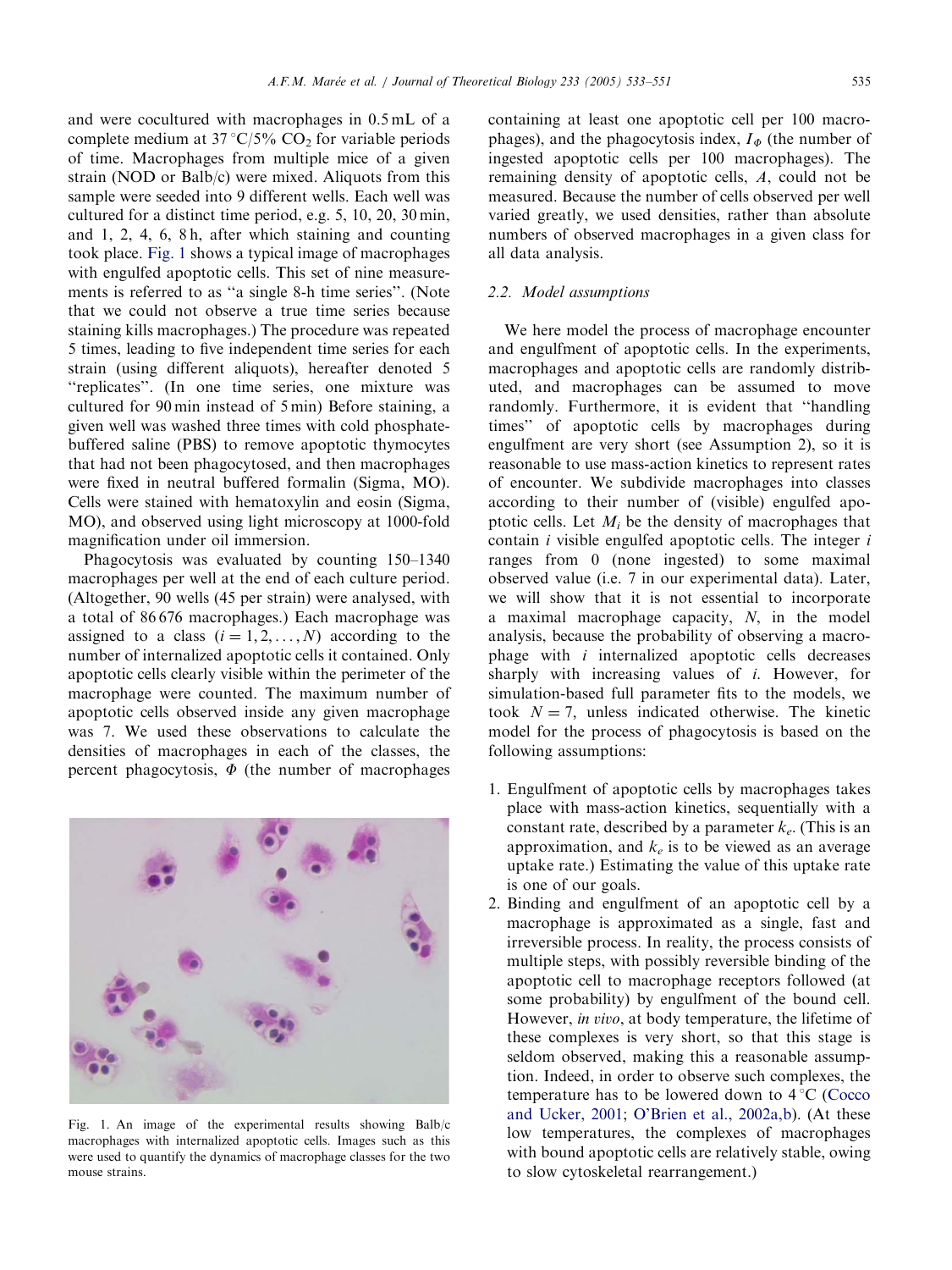- 3. We assume that engulfed apoptotic cells are digested and degraded in the macrophage sequentially (one by one) at rate  $k_d$ , and that this rate is roughly constant. (In our model, macrophages move from class  $i$  to class  $i-1$ at this rate). We refer to this as ''saturated digestion'' because when more internalized cells are present, it takes longer to complete the full digestion of the lot.
- 4. Death of macrophages (e.g. by apoptosis, typically on a time-scale of days or weeks, [Bellingan et al., 1996](#page-18-0)) is here neglected, since we focus on phagocytosis occurring on a time-scale of hours. We also do not expect necrosis to contribute significantly on this time-scale. The current experimental setting is not suitable for observing and quantifying macrophage death. Therefore, we cannot rule out some macrophage loss.

We refer to the model incorporating these assumptions as the Basic Model (Section 2.3). Later variants (Section 2.4) relax some assumptions, or incorporate others. One of our goals is to characterize which of the variants provides the best fit to the data.

#### 2.3. Equations of the basic model

The simplest kinetic model proposed here is based on following the number of macrophages  $M_i$ , where  $i =$ 1; 2; ... is the number of ingested cells in macrophages of class i. The scheme of sequential stages is:

$$
M_0 \underset{k_d}{\overset{k_e}{\rightleftharpoons}} M_1 \underset{k_d}{\overset{k_e}{\rightleftharpoons}} M_2 \underset{k_d}{\overset{k_e}{\rightleftharpoons}} \dots \underset{k_d}{\overset{k_e}{\rightleftharpoons}} M_N,
$$
 (1)

where  $k_e$  represents the combined rate of binding and engulfment, and  $k_d$  represents the rate of digestion. (See Table 1 for a summary of meanings and typical values of

Table 1 Model variables and parameters all symbols.) In this model,  $M_0$  represents macrophages that have not yet engulfed, or that have already finished digesting apoptotic cells. The model equations track the ''flow'' into and out of each class. Flow toward higher classes (greater number of engulfed apoptotic cells) represents ingestion (proportional to the number of uningested apoptotic cells, A). Flow toward a lower class represents degradation of engulfed cells. In this model, apoptotic cells are taken up one at a time, and then digested sequentially, i.e. this is the ''saturated digestion'' case (see Assumption 3).

The set of differential equations for this model are:

$$
\frac{\mathrm{d}M_0}{\mathrm{d}t} = -k_e M_0 A + k_d M_1,\tag{2a}
$$

$$
\frac{dM_1}{dt} = k_e M_0 A - (k_d + k_e A) M_1 + k_d M_2,
$$
 (2b)

$$
\frac{dM_2}{dt} = k_e M_1 A - (k_d + k_e A) M_2 + k_d M_3.
$$
 (2c)

The forms of the equations for macrophages in classes 1,2, etc. are the same. In general, the  $i$ -th class satisfies an equation of the form:

$$
\frac{dM_i}{dt} = k_e M_{i-1}A - (k_d + k_e A)M_i + k_d M_{i+1}.
$$
 (2d)

If a maximal number of ingested apoptotic cells  $(N)$  is considered, then the final equation for the macrophages containing N apoptotic cells is of the form:

$$
\frac{\mathrm{d}M_N}{\mathrm{d}t} = k_e M_{N-1} A - k_d M_N. \tag{3}
$$

For the purpose of simulations, we took  $i = 1, \ldots, N$ , with the terminal value  $N = 7$ , unless indicated otherwise. We refer to  $N$  as the macrophage capacity.

| Symbol           | Meaning                                                                                        | Range of values                                                           |
|------------------|------------------------------------------------------------------------------------------------|---------------------------------------------------------------------------|
| Variables        |                                                                                                |                                                                           |
| $\boldsymbol{A}$ | Density of apoptotic cells                                                                     | $10^5 - 10^6$ cell mL $^{-1}$                                             |
| $M_i$            | Density of macrophages with $i$ engulfed apoptotic cells                                       | $0-2 \times 10^5$ cell mI $^{-1}$                                         |
| $M_{\rm H}$      | Density of unactivated macrophages                                                             | $5 \times 10^4 - 2 \times 10^5$ cell mL $^{-1}$                           |
| $\Phi$           | % phagocytosis (percent of all macrophages containing at least one engulfed apoptotic cell)    | $0 - 60$                                                                  |
| $I_{\phi}$       | Phagocytic index (number of engulfed apoptotic cells per 100 macrophages)                      | $0 - 175$                                                                 |
| Parameters       |                                                                                                |                                                                           |
| N                | Maximum number of engulfed apoptotic cells observed within a single macrophage                 |                                                                           |
| M                | Total density of macrophages                                                                   | $2 \times 10^{5}$ cell mL <sup>-1</sup> (a)                               |
| $A_0$            | Initial density of apoptotic cells                                                             | $10^6$ cell mL <sup>-1</sup> (a)                                          |
| $k_e$            | Rate at which macrophages engulf apoptotic cells                                               | $10^{-7} - 10^{-5}$ mL cell <sup>-1</sup> h <sup>-1</sup> (b)             |
| $k_a$            | Rate at which unactivated macrophages engulf apoptotic cells and consequently become activated | $10^{-7}$ –2 × 10 <sup>-6</sup> mL cell <sup>-1</sup> h <sup>-1</sup> (b) |
| $k_d$            | Rate at which apoptotic cells are digested                                                     | $0.4-2 h^{-1}$ (b)                                                        |

The objective is to estimate  $k_d$ ,  $k_e$  and  $k_a$  using the observed time courses of  $M_i$ ,  $\Phi$  and  $I_{\Phi}$ .

(a) M and  $A_0$  were estimated as follows: the number of adherent macrophages per well  $\approx 10^5$  (well-to-well variation not quantified); the number of apoptotic thymocytes added to each well  $\approx 5 \times 10^5$  (adjusted to achieve the 5:1 ratio); and the well volume  $\approx 0.5$  mL.

(b) These parameters were estimated by methods described in this paper.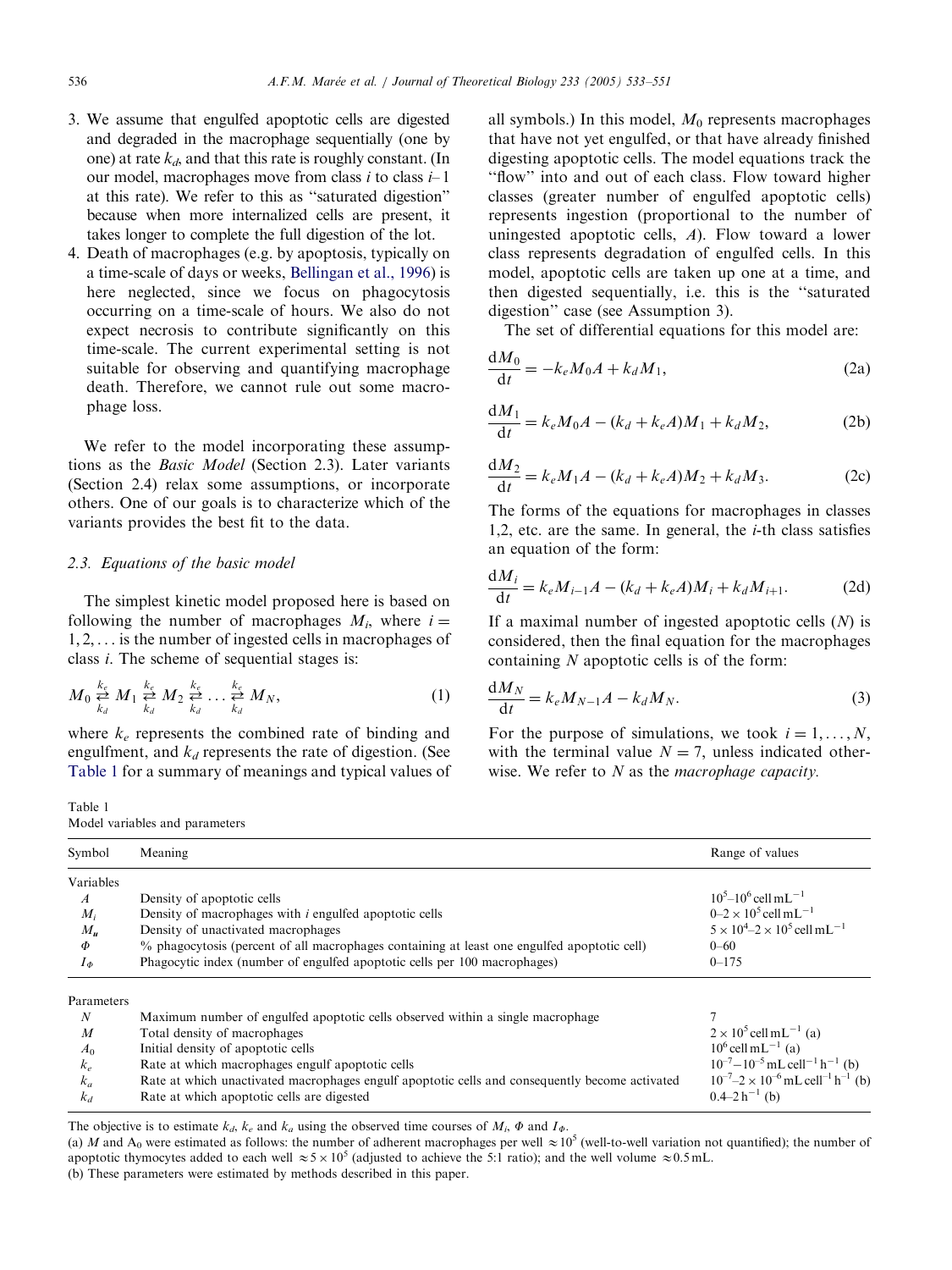Apoptotic cells are constantly being removed at a rate proportional to their density, A (with rate constant  $k_e$ ). If there is no terminal macrophage class then:

$$
\frac{dA}{dt} = -k_e AM
$$
, which gives  $A(t) = A_0 e^{-k_e Mt}$ , (4a,b)

where  $A_0$  is the initial density of apoptotic cells, and M is the total number of macrophages in all classes. If the terminal class of macrophages is  $M_N$ , then Eq. (4) is replaced by

$$
\frac{\mathrm{d}A}{\mathrm{d}t} = -k_e A \sum_{i=0}^{N-1} M_i. \tag{5}
$$

We used Eq. (5) to fit data to the full model.

Initially, when the experiment starts, all macrophages are in the pre-phagocytic phase,  $M_0$ , and none are in higher classes. The apoptotic cells are supplied at some fixed level  $A_0$ . This determines the model initial conditions:

$$
M_0(0) = M, \quad M_i(0) = 0 \ (i = 1, ..., N), \quad A(0) = A_0.
$$

The general behaviour of this model is that apoptotic cells decay as macrophages successively engulf them, first filling up the class  $M_1$ , and then gradually filling up higher classes. The class  $M_0$  will initially decrease, and later may increase once a significant fraction of the apoptotic cells have been digested.

Two common indices used to describe phagocytosis are the percent phagocytosis,  $\Phi$  (the percent of macrophages that have visible engulfed cells), and the phagocytic index,  $I_{\phi}$  (the average number of engulfed cells per 100 macrophages), given by

$$
\Phi = \frac{100}{M} \sum_{i=1}^{N} M_i,
$$
\n(7)

$$
I_{\Phi} = \frac{100}{M} \sum_{i=1}^{N} iM_i.
$$
 (8)

The above set of equations comprises the basic model. Variants are discussed in the next section.

### 2.4. Model extensions

In the basic model we neglected possible activation of the macrophages from a resting state (Assumption 1). There is evidence, however, that stimulation of macrophages may affect the response and upregulate phagocytotic ability [\(Erwig et al., 1999;](#page-18-0) [Licht et al., 2001;](#page-18-0) [O'Brien et al., 2002b\)](#page-18-0). We therefore considered a revised model in which the first engulfment occurs at a possibly lower rate than later engulfments, i.e. we relax Assumption 1. We call this first engulfment an ''activation'' step. Note that the term macrophage activation is used in many different ways, but that here it refers only

to an upregulation of phagocytosis after initial uptake of an apoptotic cell. That is, we do not describe here differentiation of macrophages into antigenpresenting cells (APCs). Since inactivation probably occurs only after 24–48 h, it seems unlikely to be a major effect over the time-scale of interest here (i.e. over a few hours). Nevertheless, we investigated two extreme possibilities that activation is either rapidly reversible or fully irreversible (in variants I and II of the model).

Athird variant of the basic model relaxes Assumption 3 that digestion is saturated. This assumption turns out to be important in our derivation of ball-park parameter estimates. We thus want to check the validity of this assumption, as we have no a priori knowledge about its accuracy. If, instead, the digestion machinery is unsaturated, (i.e. particles are digested in parallel, rather than one after another) then the rate of digestion per engulfed cell should be constant, and hence the rate of flow between classes should be proportional to the number i of ingested particles. Variant III explores this possibility.

# 2.4.1. Reversible macrophage activation step: model variant I

In model variant I, we explicitly include a reversible activation step: the rate of engulfment of the first apoptotic cell differs from the rates of subsequent ingestions. Upon full digestion, the macrophages revert to a non-activated state, and must again be activated on further encounter with cells to be engulfed. (See variant II for an irreversible version.) Model variant I is very similar to the basic model, but with the rate of activation,  $k_a$ , replacing the first forward rate constant  $k_e$ :

$$
M_0 \overset{k_a}{\underset{k_d}{\rightleftarrows}} M_1 \overset{k_e}{\underset{k_d}{\rightleftarrows}} M_2 \overset{k_e}{\underset{k_d}{\rightleftarrows}} \dots \overset{k_e}{\underset{k_d}{\rightleftarrows}} M_N. \tag{9}
$$

Equations for model variant I are then as before, but with the following changes to classes  $M_0$ ,  $M_1$ :

$$
\frac{\mathrm{d}M_0}{\mathrm{d}t} = -k_a M_0 A + k_d M_1,\tag{10a}
$$

$$
\frac{dM_1}{dt} = k_a M_0 A - (k_d + k_e A) M_1 + k_d M_2.
$$
 (10b)

# 2.4.2. Irreversible activation of macrophages: model variant II

In model variant II, we assume that macrophages have an irreversible activation step, i.e. that they do not revert to their resting state on a time-scale of a few hours. We define an additional class,  $M<sub>u</sub>$ , representing the level of unactivated macrophages as shown below:

$$
M_0 \underset{k_d}{\overset{k_e}{\rightleftharpoons}} \mathbf{k}_a \underset{M_1}{\overset{M_u}{\downarrow}} \underset{k_d}{\overset{k_e}{\rightleftharpoons}} M_2 \underset{k_d}{\overset{k_e}{\rightleftharpoons}} \dots \underset{k_d}{\overset{k_e}{\rightleftharpoons}} M_N. \tag{11}
$$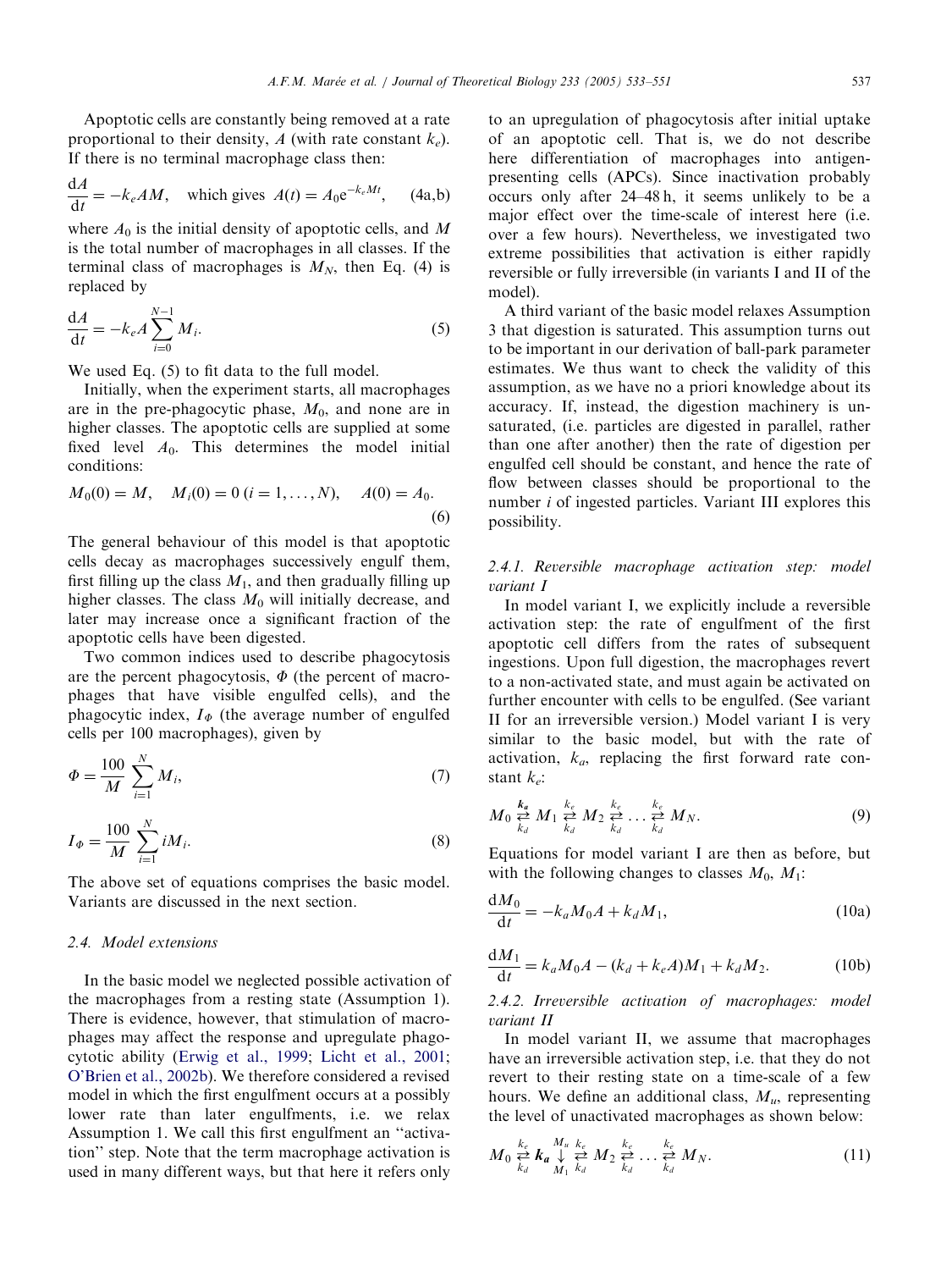The equations for variant II are as before in Eqs. (2), but with new equations for  $M_u$  and  $M_1$ :

$$
\frac{\mathrm{d}M_u}{\mathrm{d}t} = -k_a M_u A,\tag{12a}
$$

$$
\frac{dM_1}{dt} = k_a M_u A + k_e M_0 A - (k_d + k_e A) M_1 + k_d M_2.
$$
\n(12b)

The macrophage mass balance is then

$$
M_u + \sum_{i=0}^{N} M_i = M.
$$
 (13)

We assume that initially, all macrophages are in the unactivated state, i.e.  $M_u = M, M_i = 0$  for  $i = 0, ..., N$ . Variants I and II differ only in the assumptions about reversibility of the resting state. (I assumes full reversibility, II assumes none.) While the actual situation is likely an intermediate case, we here only compare the two extremes, as current data are inconclusive. To obtain a more accurate description, either longer term data sets or experiments involving secondary meals are required. In these variants, the activation step delays the initial rise in  $M_1$ . (Otherwise, the behaviour is similar.)

#### 2.4.3. Unsaturated digestion: model variant III

Here we relax Assumption 3 that digestion is saturated. If, instead, digestion is unsaturated, its rate should be independent of the number of engulfed cells so that flux of macrophages from class i to class  $i-1$  should be proportional to the rate  $k_d$  and to the number of cells to be digested, i. Then

$$
M_0 \overset{k_e}{\underset{k_d}{\rightleftharpoons}} M_1 \overset{k_e}{\underset{2k_d}{\rightleftharpoons}} M_2 \overset{k_e}{\underset{3k_d}{\rightleftharpoons}} \dots \overset{k_e}{\underset{Nk_d}{\rightleftharpoons}} M_N. \tag{14}
$$

Here  $k_d$  is replaced everywhere by  $ik_d$  in the model, e.g.

$$
\frac{dM_i}{dt} = k_e M_{i-1} A - (ik_d + k_e A) M_i + (i+1)k_d M_{i+1}.
$$
\n(15)

Unsaturated digestion could be combined with any of the above models, but here we discuss only the version that includes irreversible activation of macrophages (i.e. as in variant II). We refer to this combination as variant III, and find that it leads to a very bad fit. (This is discussed below.) Other combinations result in a worse fit, and are omitted here.

It is likely that the actual situation is an intermediate case, where digestion is optimally described by, for example, Michaelis–Menten kinetics. However, the current data are not well suited for determining kinetics at that level of detail. Further, our analysis suggests that the digestion saturates very rapidly. This justifies the simplification made here, pending availability of data that specifically address digestion. In this variant of digestion, we expect a much more rapid decay of all

classes, since internalized particles are digested simultaneously, rather than one-by-one. Moreover, we expect relatively fewer macrophages in the higher classes.

## 2.5. Parameter fitting

Further on, we describe analysis of the models leading to easy parameter estimation. We also implemented full parameter fitting routines to the basic model ((2), (3), (5)), as well as to variants I, II, and III. To find the bestfit kinetic constants,  $k_e$ ,  $k_d$ , and  $k_a$ , we used the Levenberg–Marquardt optimization ([Levenberg, 1944;](#page-18-0) [Marquardt, 1963](#page-18-0)) of the freeware biochemical simulator program Gepasi [\(Mendes, 1993, 1997](#page-18-0); [Mendes and Kell,](#page-18-0) [1998](#page-18-0)). (The Levenberg–Marquardt optimization method is a gradient descent technique, that combines steepest descent with a Newton method. Its advantages are rapid and robust convergence.) To arrive at parameter best-fit estimates, model predictions for the number of macrophages in the classes  $M_0, M_1, \ldots, M_N$  were applied to data for all these observed classes over all times of observation. Previous studies have already showed a highly significant difference between Balb/c and NOD macrophage phagocytosis, albeit not by determining quantitative kinetic parameter values ([O'Brien et al.,](#page-18-0) [2002b](#page-18-0)). Moreover, the combined data for both mouse strains gives a very bad fit to any single model. (This is apparent in view of the huge difference in the phagocytosis in [Figs. 2 and 3;](#page-6-0) note the four-fold difference in scale in [Fig. 3.](#page-7-0)) We therefore present only fits which are done independently for Balb/c and NOD macrophages. The maximum number of visible engulfed apoptotic cells observed experimentally was  $N = 7$ . We tested the model for  $N = 7$  as well as a higher value,  $N = 12$ , and found no difference in the predictions. In the experiments, cells have to be fixated and stained for counting, so no true time series are available. However, as described in Section 2.1, semi-independent time series were derived by mixing macrophages from different animals prior to seeding into wells.

We compared two data-fitting methods, concurrent and by replicate. By ''concurrent'' we mean a fit in which all data points of the 5 replicates are fit simultaneously, ignoring the fact that they are derived from different aliquots of macrophages. In fitting ''by replicate'' this distinction is preserved. We display results of both in this paper to make two important points, the relationship of the replicates, and the accuracy of our parameter estimates, as discussed below.

When a concurrent fitting is made to all data points simultaneously, any characteristics that are specific to distinct replicates may get lost. From the raw data itself, it was not clear whether replicates show distinct or identical trends, and we did not want to exclude this possibility a priori. Thus, we tested both methods, i.e. concurrent fitting to all the data points of each strain, as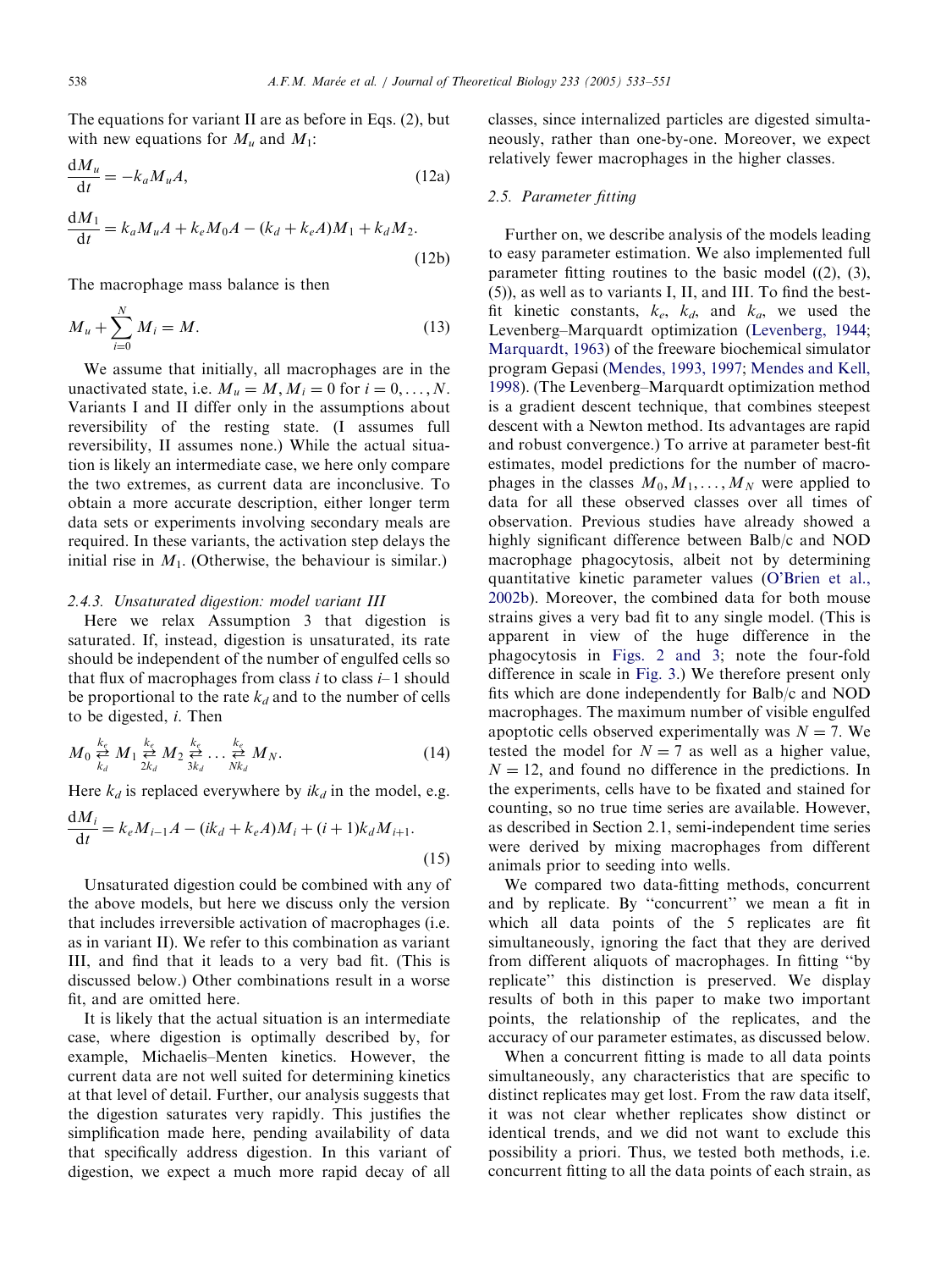<span id="page-6-0"></span>

Fig. 2. Phagocytosis of apoptotic cells by macrophages from Balb/c versus NOD mice. Model predictions are compared with experimental data. The graph shows macrophage classes  $M_0$ ,..., $M_3$  (i.e. total macrophages with 0,...,3 visible engulfed apoptotic cells) on a log plot. Error bars on data points denote standard deviations. We used a maximal macrophage capacity of  $N = 7$  apoptotic cells for all models. Parameters were fitted to the data using the Gepasi software and its Marquardt Levenberg method applied to the full set of differential equations. Values of the parameters obtained as best fits are given in [Table 3.](#page-12-0) For variants II and III, classes  $M_0$  and  $M_u$  were lumped together to compare with the observed  $M_0$ .

well as independent fittings to the time series that were composed by measurements on a specific replicate (i.e. based on the same initial mixture of macrophages). In our experiments, the animals are all genetically similar, and each curve represents the behaviour of macrophages pooled from many animals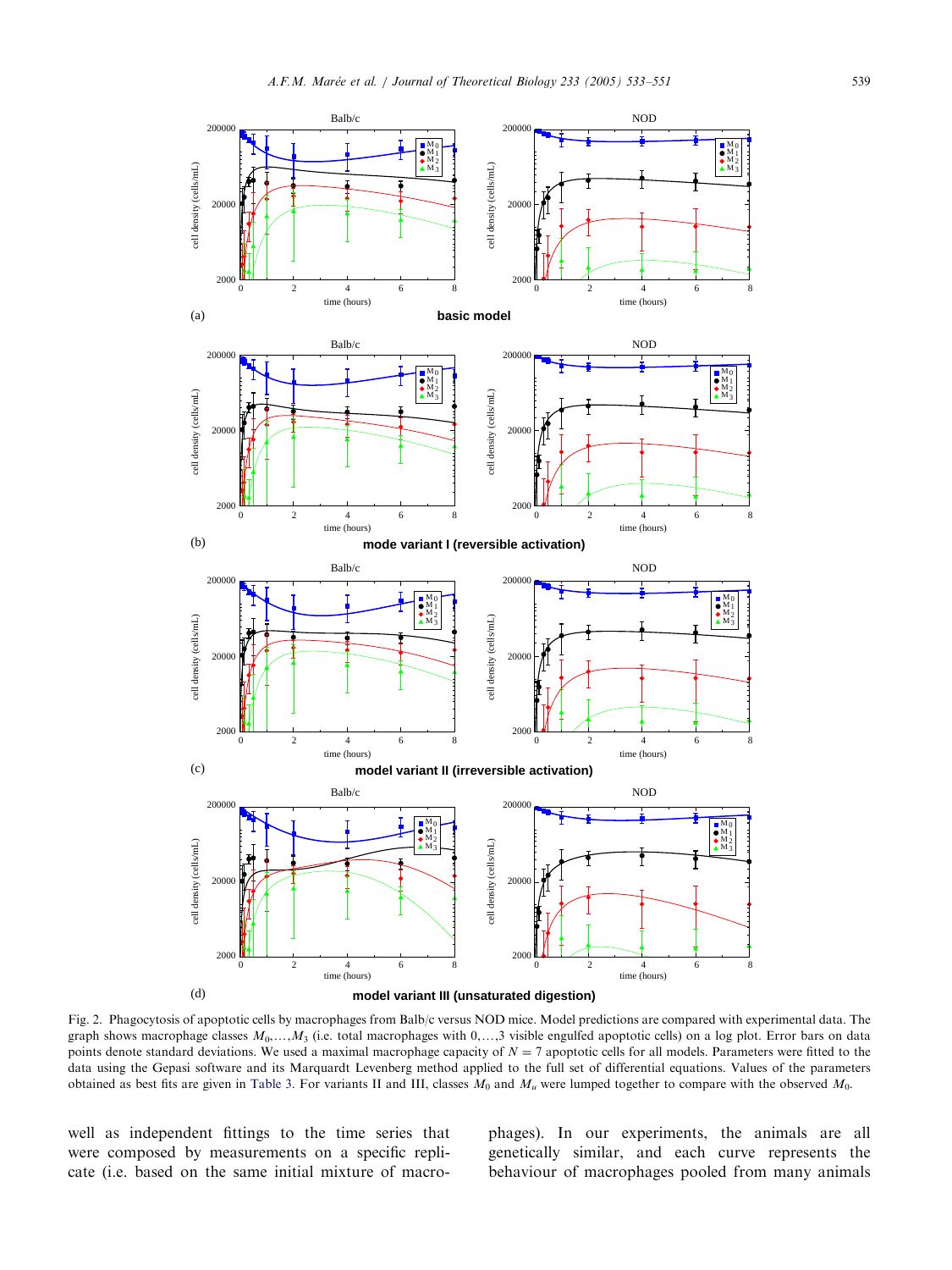<span id="page-7-0"></span>

Fig. 3. The fitted time dynamics of percent phagocytosis,  $\Phi$ , and phagocytic index,  $I_{\Phi}$ , for the different model variants (each one with macrophage capacity,  $N = 7$ ), for the parameters as given in [Table 3.](#page-12-0) The comparison between Balb/c and NOD is shown. Error bars on data points denote standard deviations.

(see experimental methods), so we found little interexperiment variation, which is reasonable. Later on, when searching for the most parsimonious description of the data, we compare whether taking the individual replicates into account significantly improves the goodness-of-fit.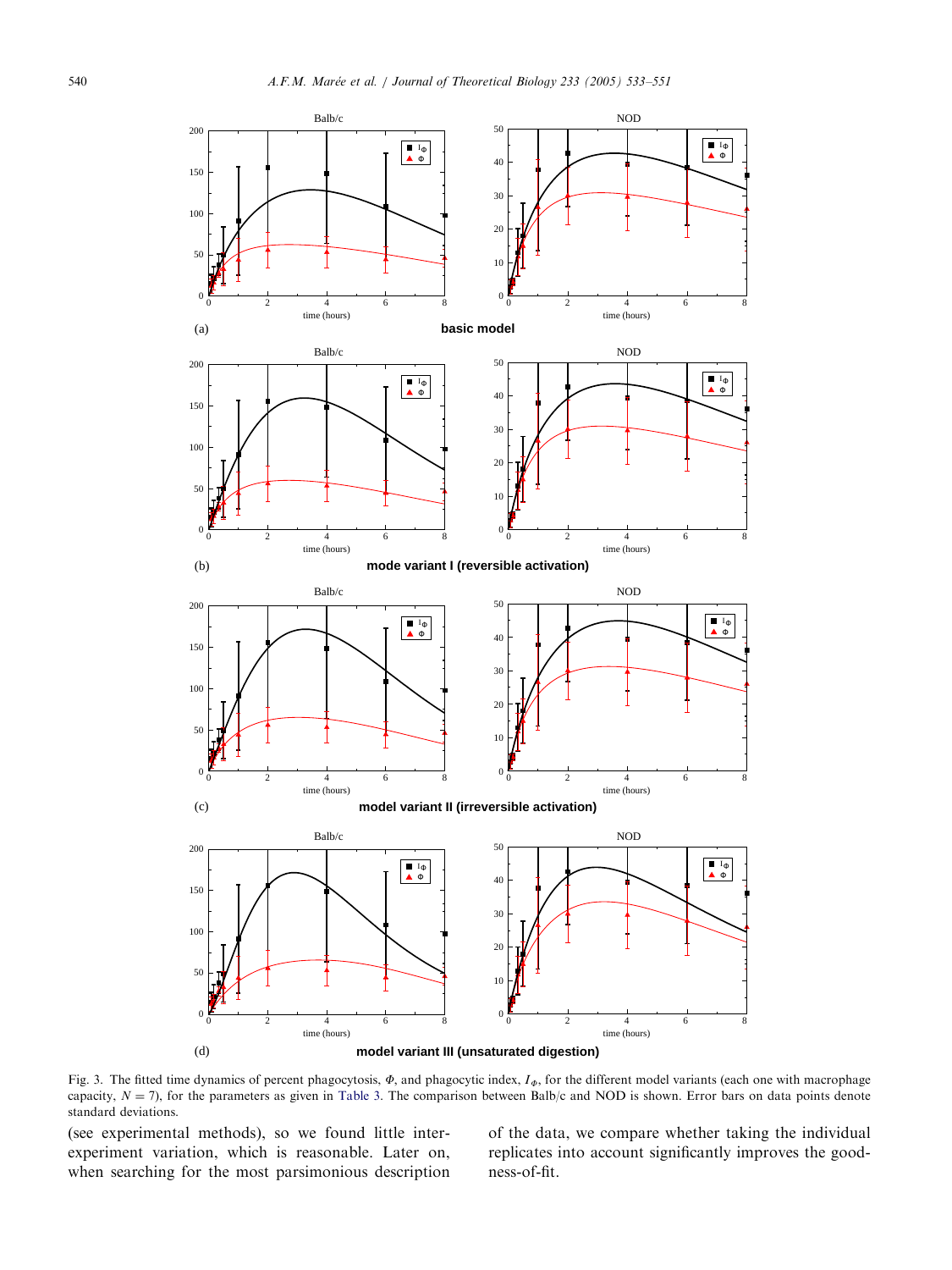Concurrent data fitting allows us to calculate a confidence interval for the parameter values, based on the drop in the goodness-of-fit when each individual parameter is changed. Awell-chosen concurrent change of more than one kinetic parameter, however, can lead to a much smaller drop in the goodness-of-fit. (In our data, this is due to the fact that when both engulfment and digestion rates are high, the fit is almost as good as when both are low.) Hence we expect this method to de facto underestimate the confidence interval. In contrast, fitting the data to the individual replicates allows for the calculation of a more 'traditional' standard deviation, since the outcome of the fittings can be considered to be five independent measurements of the same kinetic constant. However, since now, SD values are based on five values only (and, for the SD, do not take into account the huge amount of data), we expect to overestimate the confidence interval. (This is why it is in general better to calculate SD values using raw data ([Motulsky and Christopoulos, 2003](#page-18-0)).) Using both the fitting methods, therefore, allows us to both determine whether inter-experiment variation is significant and to assess the reliability of our parameter estimates.

# 2.6. Model selection

To determine which model best describes the observed phagocytosis, we used Akaike's 'An' Information Criterion  $(AIC)$  ([Akaike, 1973](#page-18-0)). A practical introduction to the usage of AIC to compare biological models can be found in [Motulsky and Christopoulos \(2003\)](#page-18-0). AIC has been developed to determine which candidate model minimizes the Kullback–Leibler divergence (a measure of 'discrepancy') between the true distribution and the model. Essentially, AIC maximizes the probability that a candidate model generated the observed data by rewarding descriptive accuracy, while penalizing an increase in the number of free parameters. AIC may perform poorly if there are too many parameters in relation to the size of the sample [\(Sugiura, 1978;](#page-18-0) [Sakamoto et al., 1986](#page-18-0)). We therefore use a second-order bias correction, recommended when the ratio of sample size to the number of parameters is smaller than 40 (as in our case). This small-sample adjustment has been derived by [Sugiura \(1978\);](#page-18-0) [Hurvich and Tsai \(1989\),](#page-18-0) and is called  $AIC_c$ . AIC and  $AIC_c$  converge at larger sample sizes.

 $AIC<sub>c</sub>$  is defined as

$$
AIC_c = n \ln \left( \frac{SSE}{n} \right) + 2K + \frac{2K(K+1)}{n - K - 1},
$$
 (16)

where  $n$  is the number of observations,  $K$  the number of fitted parameters, and SSE the remaining sum of squared error after curve-fitting. The model with lowest  $AIC<sub>c</sub>$  value is considered to be the best model. Since

 $AIC<sub>c</sub>$  adds a 'penalty' for each additional parameter, the most parsimonious description of the data is rewarded.

Differences in the  $AIC<sub>c</sub>$  values can be used to calculate the likelihood that a given model best describes the data. An estimate of the relative likelihood  $L$  of model  $i$ , given the data is:

$$
L(i|data) \propto e^{-0.5 \cdot \Delta_i (AIC_c)}.
$$
 (17)

where  $\Delta_i(AIC_c) = (AIC_c)_i - \min(AIC_c)$ , and the minimum is taken over all candidate models.

The relative model likelihoods are normalized (by dividing by the sum of the likelihoods of all models) to obtain the so-called Akaike weights  $w_i$  (see, e.g. [Burnham and Anderson, 2002](#page-18-0))

$$
w_i = \frac{e^{-0.5 \cdot A_i (AIC_c)}}{\sum_{j=1}^{M} e^{-0.5 \cdot A_j (AIC_c)}},
$$
\n(18)

where M is the total number of models. The weight  $w_i$ can be interpreted as the probability that model  $i$  is the best model, given the data and the set of candidate models. Normalization simply assures that  $\sum w_i = 1$ . The relative probabilities of any two candidate models  $i$ and *j* are then in proportion of the weights  $w_i$ :  $w_i$ . This relative probability does not change if a larger or smaller set of models is used in the comparison.

For example, in a simple comparison of two models, A and B, we define  $\Delta(ALC_c) = |(AIC_c)_B - (AIC_c)_A|$ , so that:

Probability that model A is correct

$$
=\frac{e^{-0.5 \cdot A(ALC_c)}}{1+e^{-0.5 \cdot A(ALC_c)}}.
$$
\n(19)

In this paper, we use the  $AIC_c$  method to ask whether, for a given mouse strain, the observed data are best described as separate, non-identical trends or as a single uniform trend for the replicate experiments, and further, for the given strain, which of the model variants best fits the data. Note that describing  $R$  individual replicates with  $K$  parameters each is equivalent to a larger description (that can be considered as a distinct model) with a total of  $R \times K$  parameters. For example, using the basic model,  $K = 2$ , and  $R = 5$  experimental replicates per mouse strain, we end up with 10 fitted parameter values for each strain by the replicate fitting method. As discussed above, the AIC method allows us to compare all of these models simultaneously, as well as any two or more within the set.

## 3. Model analysis

In this section, we derive ball-park parameter estimates from simple features of the data such as initial rise-times, phagocytic index, and percent phagocytosis.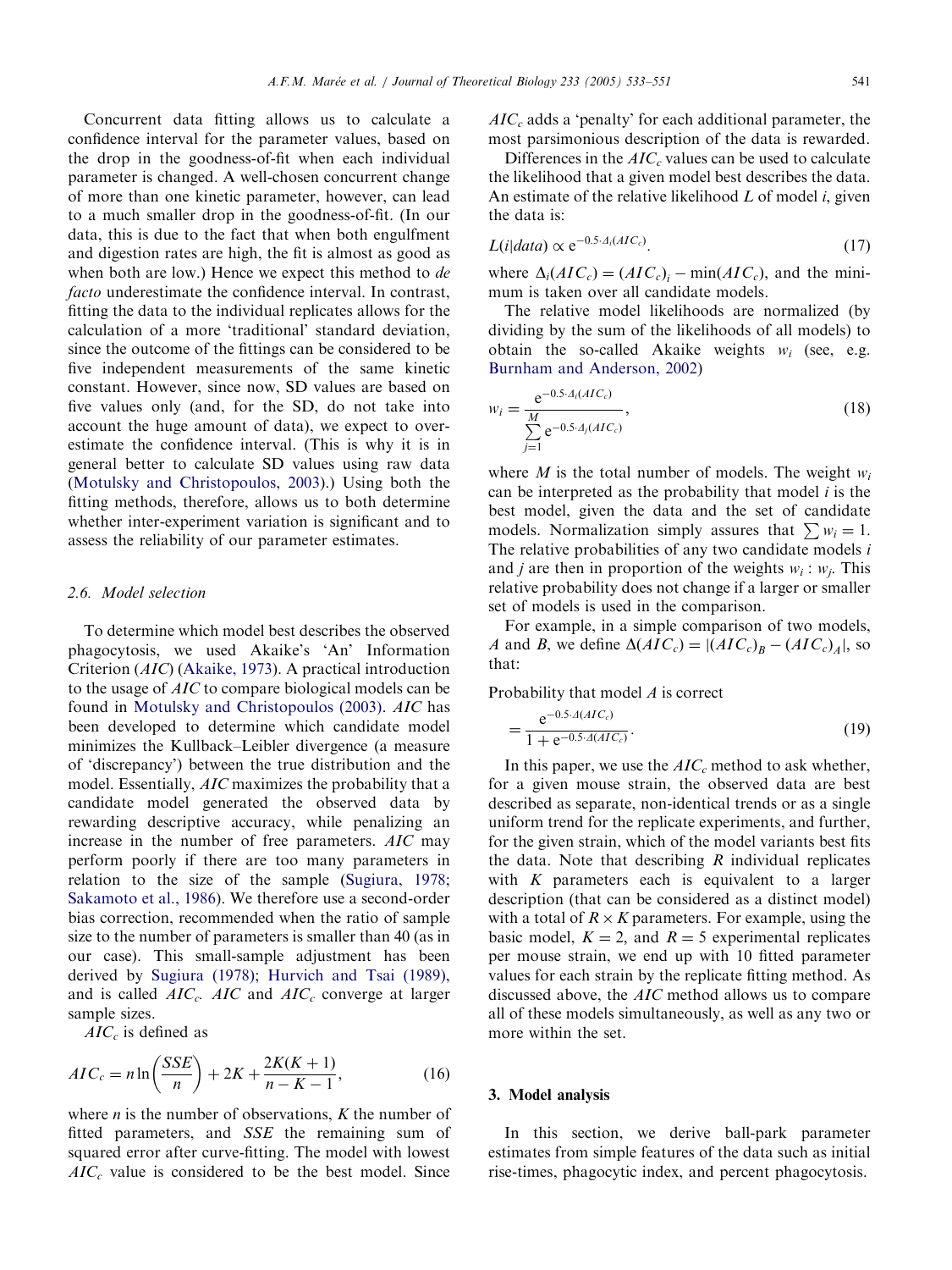#### 3.1. Basic model

We make the following observations about the basic model equations:

#### 3.1.1. Initial rise phase

In the beginning of the experiment, when all macrophages are in their quiescent, or resting state, all classes  $M_i$  other than  $M_0$  are zero. This means that the initial rise of class  $M_1$  (or equivalently decay of class  $M_0$ ) is given by

$$
\frac{\mathrm{d}M_1}{\mathrm{d}t} \approx k_e M_0 A,
$$

or, equivalently

$$
\frac{\mathrm{d}M_0}{\mathrm{d}t} \approx -k_e M_0 A. \tag{20a,b}
$$

The constant  $k_e$  can be obtained from the ratio of the rate of change  $dM_1/dt$  to the product  $M_0A$  at time  $t = 0$ . Recall from the initial conditions that at time  $t = 0$ ,  $M_0(0) = M$  and  $A(0) = A_0$ , so that  $M_0A = MA_0$  is known. The change in the number of macrophages with zero or one internal particle  $(\Delta M_0$  and  $\Delta M_1$ , respectively) is measured over some time period  $(\Delta t)$ . We can thus approximate the value of the rate constant  $k_e$  with the following rough estimate:

$$
k_e \approx \left(\frac{\Delta M_1}{\Delta t}\bigg|_{t=0}\right) \frac{1}{MA_0},\tag{21a}
$$

or, equivalently

$$
k_e \approx \left(\frac{-\Delta M_0}{\Delta t}\bigg|_{t=0}\right) \frac{1}{MA_0}.\tag{21b}
$$

This calculation for  $k_e$  approximates the instantaneous change,  $dM_1/dt$ , at time  $t = 0$ , with a change over some finite (possibly large) time span. However, this approximation provides a convenient, simple estimate of the rate of binding-engulfment. The estimate is improved if the first data point for  $M_0$  and  $M_1$ is close to the beginning of the experiment, a feature we incorporated in refining experimental design. If  $\Delta t$  is large, this method will underestimate the value of  $k_e$ . The underestimation is smaller when  $\Delta M_0$  is used instead of  $\Delta M_1$ , since, after a short time, only very few macrophages have returned from state  $M_1$ to  $M_0$ .

For example, using our experimental data to perform the estimate suggested above, leads to the following comparison: the density of empty macrophages  $M_0$  for a typical Balb/c is observed to drop by 12% during the first 5 min of the experiment. This means that  $\Delta M_0 =$  $-0.12M = -2.4 \times 10^4$  cell mL<sup>-1</sup>. By comparison, for a typical NOD,  $M_0$  drops by only 3% over the same time

period (i.e. 
$$
\Delta M_0 = -0.6 \times 10^4
$$
 cell mL<sup>-1</sup>). Thus:

For Balb/c: 
$$
k_e = \frac{2.4 \times 10^4 \text{ cell mL}^{-1}}{\frac{1}{12} \text{ h}}
$$
  
\n $\times \frac{1}{2 \times 10^5 \text{ cell mL}^{-1} \times 10^6 \text{ cell mL}^{-1}}$   
\n= 14.4 × 10<sup>-7</sup> mL cell<sup>-1</sup> h<sup>-1</sup>. (22a)

For NOD : 
$$
k_e = \frac{0.6 \times 10^4 \text{ cell mL}^{-1}}{\frac{1}{12} \text{ h}}
$$
  
\n $\times \frac{1}{2 \times 10^5 \text{ cell mL}^{-1} \times 10^6 \text{ cell mL}^{-1}}$   
\n= 3.6 × 10<sup>-7</sup> mL cell<sup>-1</sup> h<sup>-1</sup>. (22b)

Acomparison of these basic estimates clearly shows that the engulfment rate  $k_e$  of the NOD macrophages is much lower than the rate of the Balb/c macrophages. This could (partly) explain the reduced phagocytosis that was observed by [O'Brien et al.](#page-18-0) [\(2002a,b\)](#page-18-0).

## 3.1.2. Ratios of sizes of successive classes

After some time  $(\sim 1 h)$ , the changes in relative sizes of the various classes slows down, and a quasi-steady state (QSS) is approximately established. (We discuss the validity of this QSS assumption in Section 4.4.) Then

$$
0 \approx -k_e M_0 A + k_d M_1,\tag{23a}
$$

$$
0 \approx k_e M_0 A - (k_d + k_e A) M_1 + k_d M_2,
$$
 (23b)

$$
0 \approx k_e M_1 A - (k_d + k_e A) M_2 + k_d M_3
$$
, etc. (23c)

Sequentially solving the equations, we obtain approximate relationships between successive classes:

$$
M_1 = \left(\frac{k_e A}{k_d}\right) M_0,
$$
  
\n
$$
M_2 = \left(\frac{k_e A}{k_d}\right) M_1, \dots, M_{i+1} \left(\frac{k_e A}{k_d}\right) M_i, \text{ etc.}
$$
\n(24)

We define  $\lambda$  by

$$
\lambda = \frac{k_e A}{k_d}.\tag{25}
$$

Then

$$
M_{i+1} = \lambda M_i. \tag{26}
$$

This implies that when  $A$  changes slowly, ratios of the successive classes also change slowly. If  $A$  is known (either from direct measurements, or from Eqs. (4) and (21)), then the parameter  $\lambda$  can be used to obtain the ratio  $k_e/k_d$ . We can then find  $k_d$ , using the independent estimate of  $k_e$  obtained from the initial rise phase. That is

$$
k_d = \frac{k_e A}{\lambda} = \frac{k_e A M_i}{M_{i+1}}.\tag{27}
$$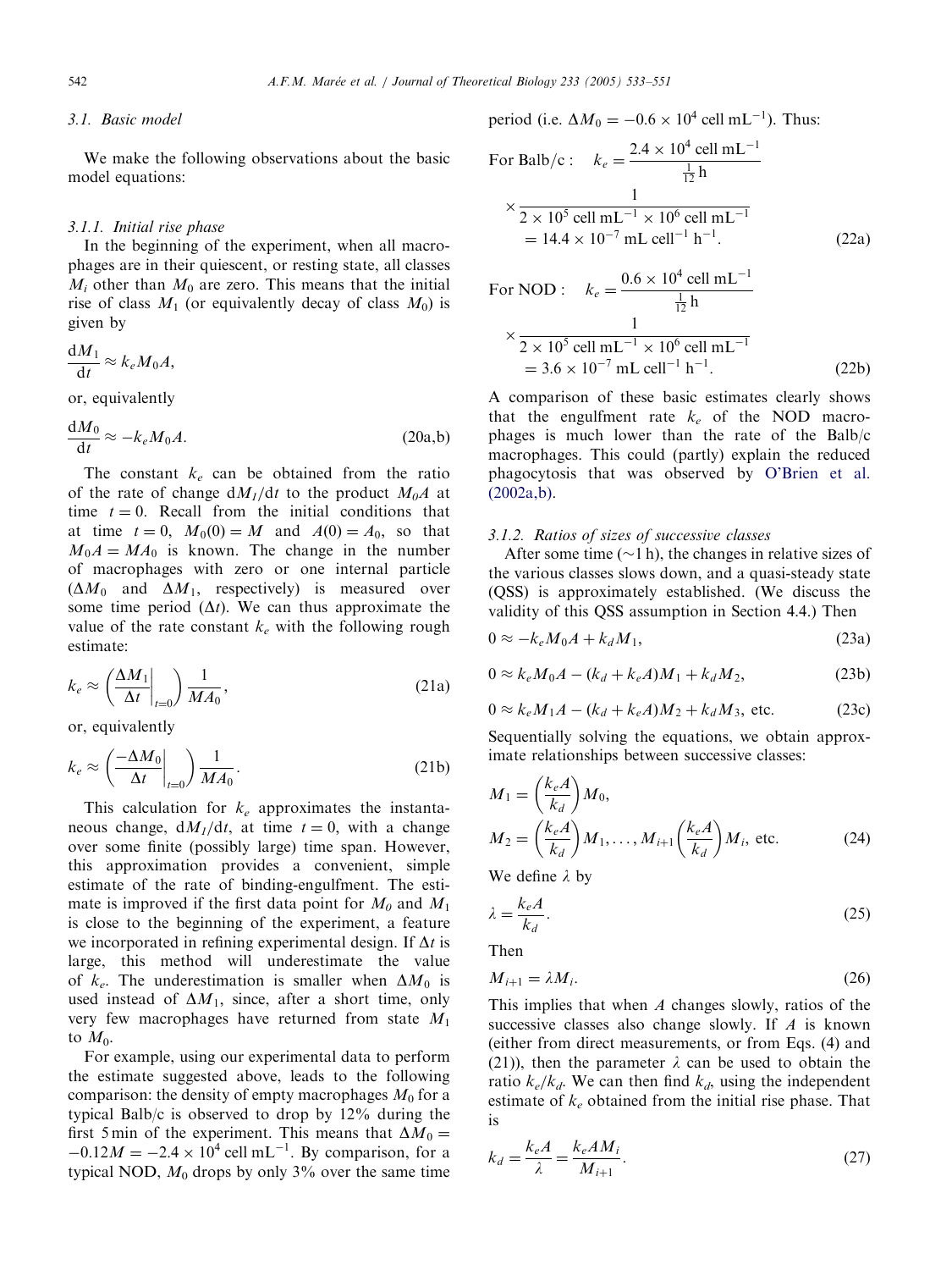It follows from Eq. (26) that  $M_i$  is related to  $M_0$ exponentially

$$
M_i = \lambda^i M_0 \tag{28}
$$

(see, e.g. [Edelstein-Keshet, 1988](#page-18-0)). This has some further implications. First, note that the total number of macrophages,  $M = \sum M_i$ , is related to  $M_0$  via a geometric series:

$$
M = M_0 + M_1 + M_2 + \dots = M_0(1 + \lambda + \lambda^2 + \dots)
$$
  
=  $M_0 \sum_i \lambda^i$ . (29)

For the biological range of values of the parameters, typically  $\lambda \ll 1$ , implying that  $M_i$  decays exponentially with  $i$ . The sum of the (finite) geometric series with  $N$ terms (i.e. assuming a maximal class,  $M_N$ ), is:

$$
M = M_0 \frac{\lambda^{N+1} - 1}{\lambda - 1}.
$$
 (30)

When the value of  $\lambda$ <1 and N is sufficiently large, as in our case, the finite sum can be well approximated by the infinite sum  $(1 + \lambda + \lambda^2 + \cdots = 1/(1 - \lambda))$ . (The formula is simpler and the value of  $N$  is then not needed, i.e. we do not have to specify the maximal capacity of a macrophage.) Then:

$$
M \approx M_0 \frac{1}{1 - \lambda},\tag{31}
$$

from which we obtain the estimate

$$
k_d = \frac{k_e MA}{M - M_0}.
$$
\n(32)

This provides an alternate estimate of the parameter  $k_d$ .

#### 3.1.3. Aggregate phagocytic parameters

Using the basic model, we can link aggregate indices such as percent phagocytosis and phagocytic index to kinetic parameters of the model. As above, we assume that these indices are determined at times when the QSS approximation is reasonable. Then the percent phagocytosis is:

$$
\Phi = \frac{100}{M} \sum_{i=1}^{N} M_i \approx \frac{100}{M} M_0 \frac{\lambda}{1 - \lambda} = 100\lambda.
$$
 (33)

Further, using the previous  $k_e$  values, this implies that  $k_d$ is:

$$
k_d = \frac{100k_eA}{\Phi}.
$$
\n(34)

This equation is equivalent to Eq. (32). The phagocytic index is:

$$
I_{\Phi} = \frac{100}{M} \sum_{i=1}^{N} iM_i = \frac{100}{M} M_0 \sum_{i=1}^{N} i\lambda^i
$$
  

$$
\approx \frac{100}{M} M_0 \frac{\lambda}{(1-\lambda)^2} = 100 \frac{\lambda}{(1-\lambda)}.
$$
 (35)

The latter result follows readily from the observation that  $\lambda$ <1 and the series converges, so that

$$
\sum_{i} i\lambda^{i} = \lambda \frac{d}{d\lambda} \left( \sum_{i} \lambda^{i} \right) = \lambda \frac{d}{d\lambda} \left( \frac{1}{1 - \lambda} \right)
$$

$$
= \frac{\lambda}{\left( 1 - \lambda \right)^{2}}.
$$
(36)

This provides yet another estimate of the parameter  $k_d$ . From Eq. (35), we obtain

$$
k_d = \left(\frac{100}{I_{\phi}} + 1\right)k_e A. \tag{37}
$$

#### 3.2. Model variant I

Analysis of this variant is similar, with the following minor changes:

The initial rise time is used to find the activation rate,  $k_a$  (the rate of the first engulfment step), i.e.

$$
k_a \approx \left(\frac{\Delta M_1}{\Delta t}\bigg|_{t=0}\right) \frac{1}{MA_0},
$$

or, equivalently:

$$
k_a \approx \left(\frac{-\Delta M_0}{\Delta t}\bigg|_{t=0}\right) \frac{1}{MA_0}.\tag{38a,b}
$$

The engulfment rate,  $k_e$ , is found from data for higher classes. For example, we select time points  $t_1 < t < t_2$ such that  $M_2$  increases significantly from very low levels over this interval. Then, we find  $k_e$  from the rise time of  $M_2$ . That is, from Eq. (2c):

$$
k_e \approx \left(\frac{\Delta M_2}{\Delta t}\bigg|_{t=t_1}\right) \frac{1}{M_1(t)A(t)},\tag{39}
$$

where  $\Delta t = (t_2 - t_1), \Delta M_2$  is the change in  $M_2$ , and  $M_1(t)$ ,  $A(t)$  are averaged over the given interval. When not measured, an estimate of the concurrent level of A can be obtained using the connections between the different classes, as shown below.

The connection between the first two classes with QSS approximation is given by

$$
M_1 = \lambda_a M_0, \quad \text{where } \lambda_a = \left(\frac{k_a A}{k_d}\right). \tag{40a,b}
$$

Activation affects only the first two classes, so all other classes are as before, i.e.  $M_1 = \lambda_a M_0$ , and  $M_{i+1} = \lambda M_i$ , for all other values of i. The ratio  $M_1/M_2$  yields  $\lambda_a$ , and all other ratios  $M_{i+1}/M_i$  produce  $\lambda$ . Further,  $k_e$  can be found even if A is not measured, since  $k_a/k_e = \lambda_a/\lambda$ , is independent of A. Hence

$$
k_e = \frac{k_a \lambda}{\lambda_a}.\tag{41}
$$

The above also implies that  $M_i = \lambda_a \lambda^{i-1} M_0$ , so that the total number of macrophages,  $M$ , is related to the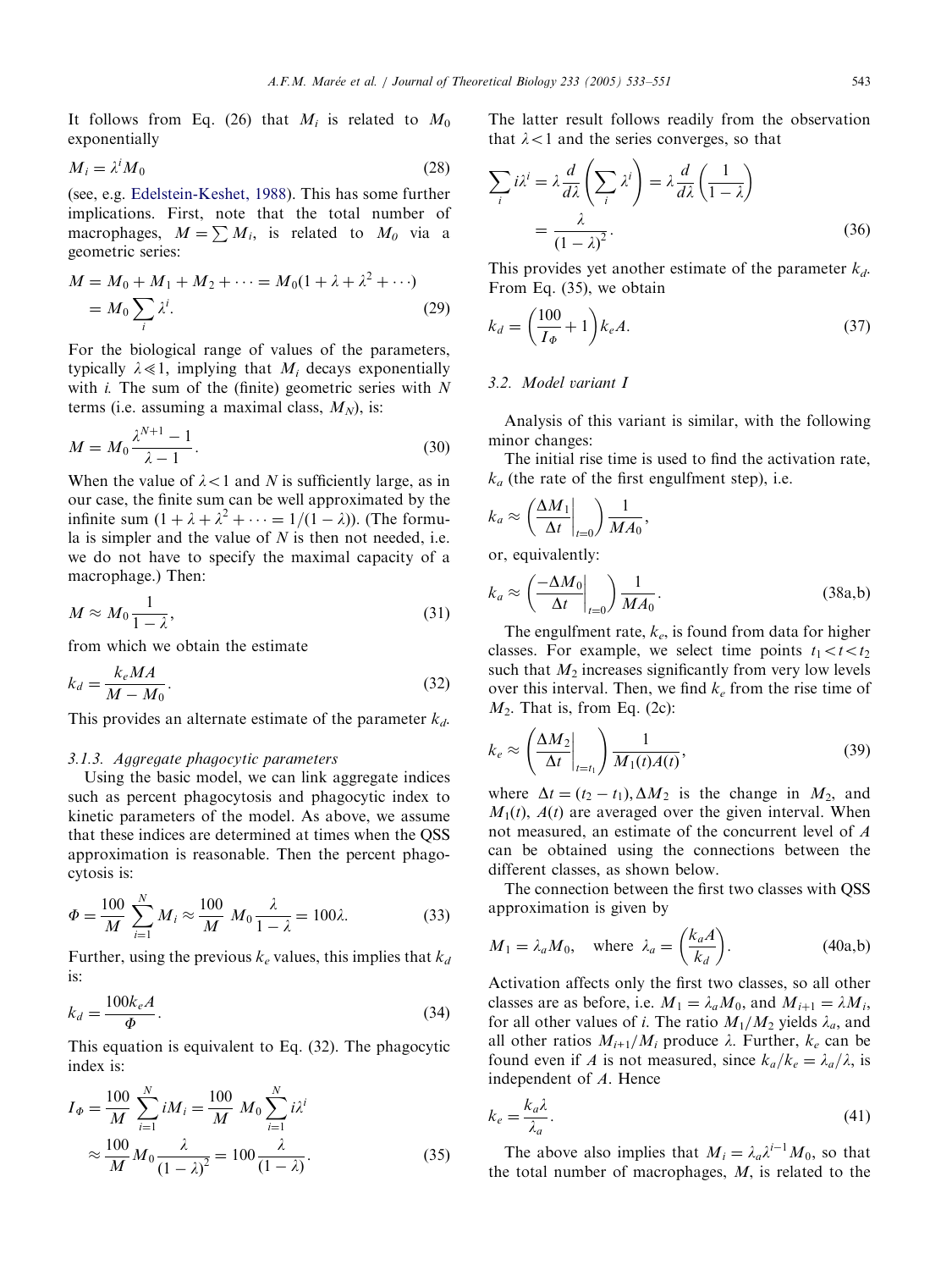<span id="page-11-0"></span>initial class  $M_0$  by

$$
M \approx M_0 \left( \frac{1 - \lambda + \lambda_a}{1 - \lambda} \right) \quad \text{or, equivalently}
$$

$$
M_0 \approx M \left( \frac{1 - \lambda}{1 - \lambda + \lambda_a} \right). \tag{42}
$$

The equation that governs the depletion of apoptotic cells is now

$$
\frac{dA}{dt} = -k_a M_0 A - k_e \sum_{i=1}^{N-1} M_i.
$$
 (43)

During the initial phase, the dynamics are approximately

$$
\frac{dA}{dt} \approx -k_a MA, \quad \text{which gives } A(t) = A_0 e^{-k_a Mt}; \quad (44a,b)
$$

later on, when  $M_i$  is on QSS, the dynamics can be described by

$$
\frac{\mathrm{d}A}{\mathrm{d}t} \approx \left(-k_a \frac{1-\lambda}{1-\lambda+\lambda_a} - k_e \frac{\lambda_a}{1-\lambda+\lambda_a}\right) MA. \tag{45}
$$

The percent phagocytosis,  $\Phi$ , is now given by

$$
\Phi = \frac{100}{M} \sum_{i=1}^{N} M_i \approx \frac{100}{M} M_0 \frac{\lambda_a}{1 - \lambda} = 100 \frac{\lambda_a}{1 - \lambda + \lambda_a}.
$$
\n(46)

The phagocytic index,  $I_{\phi}$ , can also be expressed in terms of the same parameters

$$
I_{\Phi} = \frac{100}{M} \sum_{i=1}^{N} i M_i \approx 100 \frac{\lambda_a}{(1 - \lambda + \lambda_a)(1 - \lambda)}.
$$
 (47)

Using Eqs. (46) and (47), we can calculate  $\lambda$  and  $\lambda_a$ directly from  $\phi$  and  $I_{\phi}$ 

$$
\lambda_a = \frac{\Phi^2}{I_{\Phi}(100 - \Phi)},\tag{48a}
$$

$$
\lambda = \frac{I_{\Phi} - \Phi}{I_{\Phi}}.\tag{48b}
$$

Using the fact that  $k_a/k_e = \lambda_a/\lambda$ , we then obtain another estimate for  $k_e$ 

$$
k_e = \frac{k_a \lambda}{\lambda_a} = \frac{k_a (I_\Phi - \Phi)(100 - \Phi)}{\Phi^2}.
$$
 (49)

Neither of the above two independent estimates for  $k_e$ requires an a priori value for  $A$  (but finding  $k_d$  does). Using these estimates, we find, for example, that in Balb/c  $k_e$  is 1.5 to 2 times larger than  $k_a$ . In NOD, however, the engulfment rate does not seem to increase.

#### 4. Phagocytotic ability

We here use the basic estimates of Section 3 and full parameter fits to compare the phagocytotic parameters of NOD and Balb/c mice. We also test which model variant optimally fits the data.

#### 4.1. Ball park estimates

The ball park estimates are based on elementary properties of the data and aggregate quantities (such as  $\Phi$  and  $I_{\Phi}$ ). An advantage is that fewer data points are needed, so that an investigator could compare values of parameters with a less onerous experiment.

Table 2 summarizes ball park estimates for Balb/c and NOD phagocytosis parameters. Even these crude estimates clearly indicate that NOD and Balb/c macrophages have quantitatively distinct rates of activation and engulfment of apoptotic cells. We find similar rates of digestion,  $k_d$ , but the rate of engulfment,  $k_e$ , is 4 times higher for Balb/c than for NOD macrophages. Differences between the mouse types become even more apparent considering the model variant with a possible activation step. The rate of activation (and first

Table 2

Ball park estimates of the kinetic parameters for engulfment and digestion of apoptotic cells by macrophages

| Parameter                                                       | Based on Eq. | $#$ Measurements | Balb/c          | <b>NOD</b>      |
|-----------------------------------------------------------------|--------------|------------------|-----------------|-----------------|
| Basic model                                                     |              |                  |                 |                 |
| $k_e$ (10 <sup>-7</sup> mL cell <sup>-1</sup> h <sup>-1</sup> ) | (21a)        | $\overline{4}$   | $12.4 + 7.4$    | $3.1 \pm 2.5$   |
| $k_e$ (10 <sup>-7</sup> mL cell <sup>-1</sup> h <sup>-1</sup> ) | (21b)        | 4                | $14.9 + 10.1$   | $3.2 + 2.5$     |
| $k_d$ (h <sup>-1</sup> )                                        | (27)         | 182              | $1.18 + 1.39$   | $1.02 + 1.01$   |
| $k_d(h^{-1})$                                                   | (32)         | 26               | $1.38 \pm 1.49$ | $1.06 \pm 0.55$ |
| $k_d$ (h <sup>-1</sup> )                                        | (37)         | 26               | $1.31 + 1.35$   | $1.07 \pm 0.52$ |
| Model variant I                                                 |              |                  |                 |                 |
| $k_a (10^{-7}$ mL cell <sup>-1</sup> h <sup>-1</sup> )          | (38b)        | 4                | $14.9 + 10.1$   | $3.2 \pm 2.5$   |
| $k_e$ (10 <sup>-7</sup> mL cell <sup>-1</sup> h <sup>-1</sup> ) | (41)         | 26               | $26.3 + 12.4$   | $3.7 \pm 2.0$   |
| $k_e$ (10 <sup>-7</sup> mL cell <sup>-1</sup> h <sup>-1</sup> ) | (49)         | 26               | $19.3 + 8.8$    | $3.0 \pm 1.1$   |

We used the initial rise time, the ratios between the different classes, the % phagocytosis,  $\Phi$ , and the phagocytic index,  $I_{\Phi}$ , to estimate these quantities. For estimates that require the quasi-steady state (QSS) assumption, time points  $\geq 1$  h are used. The values are given as mean  $\pm$  standard deviation (SD).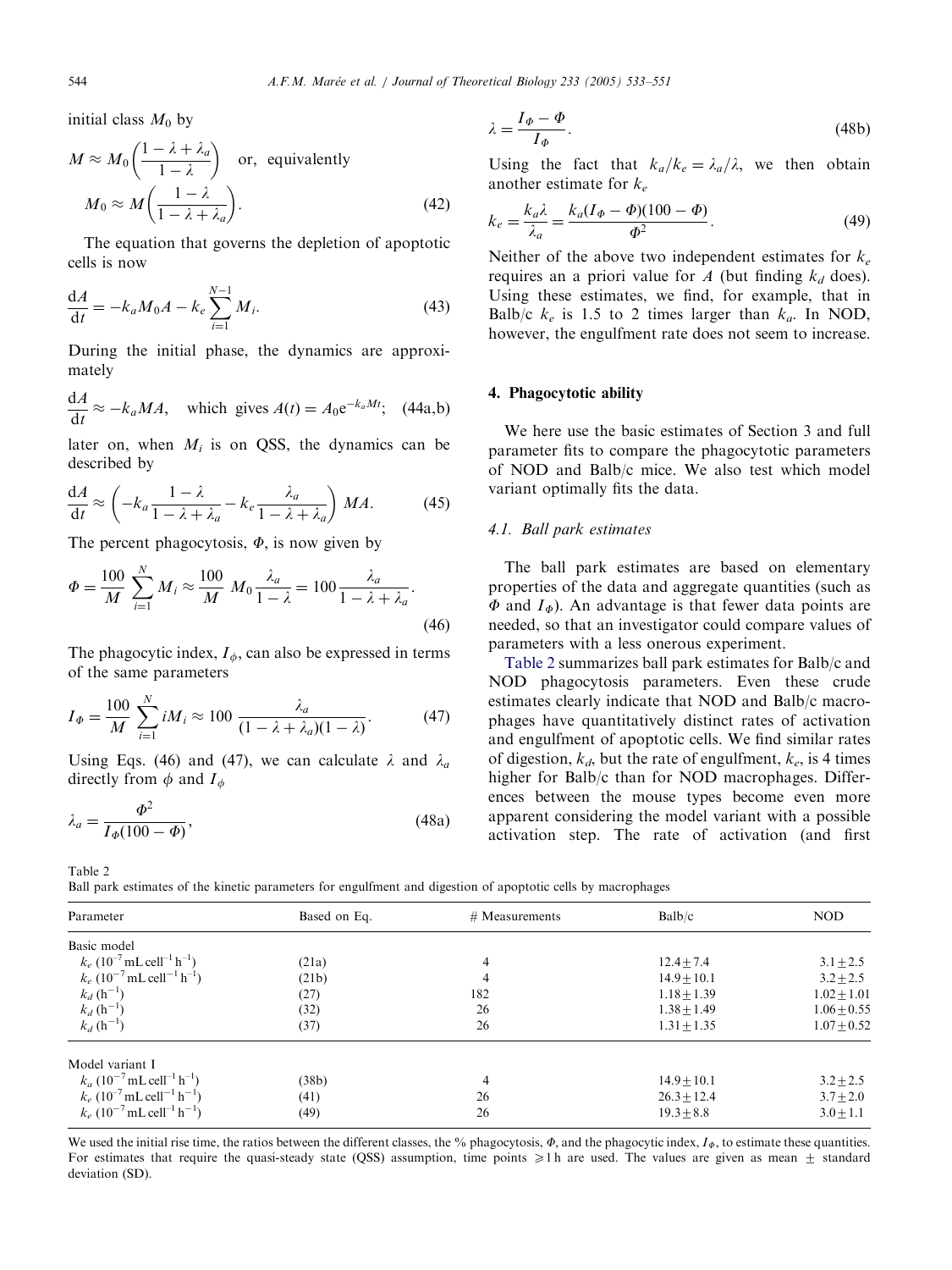<span id="page-12-0"></span>engulfment),  $k_a$ , is still 4 times larger for the Balb/c mice. Table 4

However, after activation Balb/c macrophages engulf even faster, while macrophages of NOD mice lack this activation step. Consequently, the rate of engulfment after activation,  $k_e$ , is 7 times greater for Balb/c macrophages than for NOD macrophages.

# 4.2. Parameter fitting

As described in Section 2.5, we carried out a full parameter fitting to the dynamical models, using both concurrent fitting and fitting to the individual replicates (see Section 2.5). We display results of both fitting methods, to emphasize our findings on whether interexperiment variation is significant and to assess the accuracy of the parameter estimates. The best-fit parameters obtained for the respective models are given in Table 3 for the concurrent fitting method, and in Table 4 for the replicate fitting method. Parameter fits were found for (1) The basic model; (2) model variant I, with reversible activation; (3) model variant II, with irreversible activation and macrophage capacity  $N = 7$ ; (4) model variant II, but with macrophage capacity  $N =$ 12; (5) model variant III, with unsaturated digestion. We make the following observations:

Table 3

Best fits for the kinetic parameters describing engulfment, activation and digestion of apoptotic cells by macrophages for the various models

| Parameter                                                                                                                  | Balb/c           | <b>NOD</b>       |
|----------------------------------------------------------------------------------------------------------------------------|------------------|------------------|
| Basic model                                                                                                                |                  |                  |
| $k_e$ (10 <sup>-7</sup> mL cell <sup>-1</sup> h <sup>-1</sup> )                                                            | $12.1 + 0.33$    | $4.6 + 0.016$    |
| $k_d(h^{-1})$                                                                                                              | $0.85 \pm 0.020$ | $1.07 + 0.004$   |
| Model variant I (reversible activation)                                                                                    |                  |                  |
| $k_a$ (10 <sup>-7</sup> mL cell <sup>-1</sup> h <sup>-1</sup> )                                                            | $10.7 + 0.28$    | $4.5 + 0.017$    |
| $k_e$ (10 <sup>-7</sup> mL cell <sup>-1</sup> h <sup>-1</sup> )                                                            | $21.3 + 0.99$    | $4.7 + 0.043$    |
| $k_d(h^{-1})$                                                                                                              | $1.01 + 0.021$   | $1.08 + 0.004$   |
|                                                                                                                            |                  |                  |
|                                                                                                                            |                  |                  |
| Model variant II (irreversible activation) ( $N = 7$ )                                                                     |                  |                  |
| $k_a$ (10 <sup>-7</sup> mL cell <sup>-1</sup> h <sup>-1</sup> )                                                            | $9.2 + 0.26$     | $4.4 + 0.016$    |
| $k_e$ (10 <sup>-7</sup> mL cell <sup>-1</sup> h <sup>-1</sup> )                                                            | $22.1 + 1.05$    | $5.5 + 0.071$    |
| $k_d(h^{-1})$                                                                                                              | $0.99 + 0.019$   | $1.16 \pm 0.008$ |
|                                                                                                                            |                  |                  |
| Model variant II (irreversible activation) ( $N = 12$ )<br>$k_a$ (10 <sup>-7</sup> mL cell <sup>-1</sup> h <sup>-1</sup> ) | $9.4 + 0.26$     |                  |
|                                                                                                                            |                  | $4.4 + 0.016$    |
| $k_e$ (10 <sup>-7</sup> mL cell <sup>-1</sup> h <sup>-1</sup> )                                                            | $23.2 + 1.10$    | $5.4 + 0.071$    |
| $k_d(h^{-1})$                                                                                                              | $1.00 + 0.019$   | $1.16 + 0.008$   |
|                                                                                                                            |                  |                  |
| Model variant III (unsaturated digestion)                                                                                  |                  |                  |
| $k_a$ (10 <sup>-7</sup> mL cell <sup>-1</sup> h <sup>-1</sup> )                                                            | $6.1 + 0.19$     | $4.2 + 0.014$    |
| $k_e$ (10 <sup>-7</sup> mL cell <sup>-1</sup> h <sup>-1</sup> )                                                            | $32.7 + 1.72$    | $9.8 + 0.098$    |
| $k_d(h^{-1})$                                                                                                              | $0.49 + 0.013$   | $1.22 + 0.005$   |
|                                                                                                                            |                  |                  |

The values are given as mean  $\pm$  SD. Each parameter estimate is based on concurrent data fitting to 45 measurements.

Estimates, for the various models, of the kinetic parameters describing engulfment, activation and digestion of apoptotic cells by macrophages

| Parameter                                                                                                    | Balb/c         | <b>NOD</b>     |  |
|--------------------------------------------------------------------------------------------------------------|----------------|----------------|--|
| Basic model                                                                                                  |                |                |  |
| $k_e$ (10 <sup>-7</sup> mL cell <sup>-1</sup> h <sup>-1</sup> )                                              | $12.5 + 3.20$  | $4.6 + 0.69$   |  |
| $k_d(h^{-1})$                                                                                                | $0.81 + 0.079$ | $1.13 + 0.141$ |  |
| Model variant I (reversible activation)                                                                      |                |                |  |
| $k_a$ (10 <sup>-7</sup> mL cell <sup>-1</sup> h <sup>-1</sup> )                                              | $10.8 + 3.02$  | $4.6 + 0.71$   |  |
| $k_e$ (10 <sup>-7</sup> mL cell <sup>-1</sup> h <sup>-1</sup> )                                              | $18.6 + 4.00$  | $4.3 + 0.70$   |  |
| $k_d(h^{-1})$                                                                                                | $0.92 + 0.088$ | $1.08 + 0.125$ |  |
|                                                                                                              |                |                |  |
| Model variant II (irreversible activation) ( $N = 7$ )                                                       |                |                |  |
| $k_a$ (10 <sup>-7</sup> mL cell <sup>-1</sup> h <sup>-1</sup> )                                              | $9.3 + 2.68$   | $4.6 \pm 0.06$ |  |
| $k_e$ (10 <sup>-7</sup> mL cell <sup>-1</sup> h <sup>-1</sup> )                                              | $19.5 + 3.86$  | $5.3 + 0.94$   |  |
| $k_d(h^{-1})$                                                                                                | $0.96 + 0.119$ | $1.25 + 0.233$ |  |
| Model variant II (irreversible activation) ( $N = 12$ )                                                      |                |                |  |
| $k_a$ (10 <sup>-7</sup> mL cell <sup>-1</sup> h <sup>-1</sup> )                                              | $9.3 \pm 2.65$ | $4.5 + 0.64$   |  |
| $k_e$ (10 <sup>-7</sup> mL cell <sup>-1</sup> h <sup>-1</sup> )                                              | $19.8 + 3.88$  | $5.2 + 0.94$   |  |
| $k_d(h^{-1})$                                                                                                | $0.95 + 0.121$ | $1.24 + 0.236$ |  |
|                                                                                                              |                |                |  |
|                                                                                                              |                |                |  |
| Model variant III (unsaturated digestion)<br>$k_a$ (10 <sup>-7</sup> mL cell <sup>-1</sup> h <sup>-1</sup> ) |                |                |  |
| $k_e$ (10 <sup>-7</sup> mL cell <sup>-1</sup> h <sup>-1</sup> )                                              | $6.4 \pm 2.67$ | $4.1 + 0.59$   |  |
|                                                                                                              | $25.8 + 5.11$  | $9.6 \pm 1.34$ |  |
| $k_d(h^{-1})$                                                                                                | $0.48 + 0.107$ | $1.32 + 0.254$ |  |

Each parameter estimate is the average of the parameter fits to five independent time series (i.e. replicates), with 9 measurements each. The values are given as mean  $+$  SD, where SD is the standard deviation observed between the parameter fits to the individual replicates.

Replicate versus concurrent fit: Tables 3 and 4 demonstrate that replicate and concurrent fitting give essentially the same estimates for the kinetic parameters. This may stem from genetic homogeneity of the NOD mice, as well as the fact that mixing of samples from multiple animals dilutes any inter-animal variability.

Ball-park estimates versus full-model fits: Comparing [Table 2](#page-11-0) with Tables 3 and 4, we find reasonably good agreement, differing by less than 50%. Early time points are essential. In older experiments, where  $t_1 = 30$  min, rise time was grossly misrepresented, leading to discrepancies by factors of 2–5 between ball-park estimates and full parameter fits.

## 4.3. Model selection and comparison

To select the models that give the best description of the observed phagocytosis, we used the corrected Akaike's Information Criterion  $AIC_c$ , and calculated the likelihood that the given model is best, using the Akaike weights  $w_i$ . A summary of the results of the  $AIC_c$ calculation is given in [Table 5](#page-13-0) for Balb/c followed by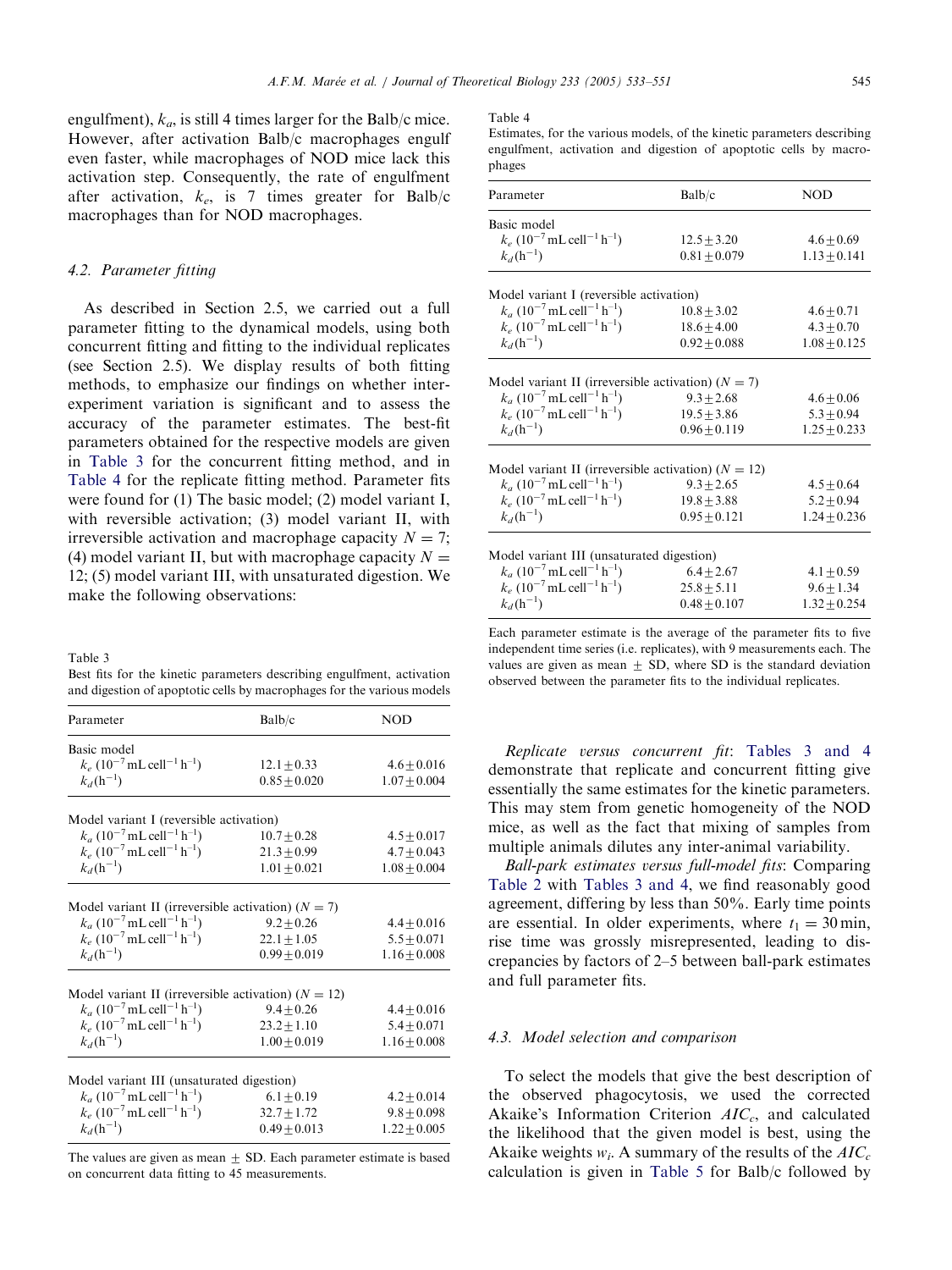<span id="page-13-0"></span>

| Table 5                                                                                              |  |
|------------------------------------------------------------------------------------------------------|--|
| Model comparisons based on the corrected Akaike's Information Criterion $AIC_c$ (Eqs. (16) and (18)) |  |

| Fitting    | Model                   | Strain     | <b>SSE</b>           | K  | $\boldsymbol{n}$ | $AIC_c$ | $W_i$ (%) |
|------------|-------------------------|------------|----------------------|----|------------------|---------|-----------|
| Replicate  | Basic model             | Balb/c     | $2.99 \times 10^{9}$ | 10 | 45               | 837.05  | 13.73     |
| Replicate  | Variant I               | Balb/c     | $2.22 \times 10^{9}$ | 15 | 45               | 843.68  | 0.50      |
| Replicate  | Variant II $(N = 7)$    | Balb/c     | $2.24 \times 10^{9}$ | 15 | 45               | 844.08  | 0.41      |
| Replicate  | Variant II $(N = 12)$   | Balb/c     | $2.34 \times 10^{9}$ | 15 | 45               | 846.04  | 0.15      |
| Replicate  | Variant III             | Balb/c     | $3.50 \times 10^{9}$ | 15 | 45               | 864.16  | 0.00      |
| Concurrent | Basic model             | Balb/c     | $5.56 \times 10^{9}$ | 2  | 45               | 842.74  | 0.80      |
| Concurrent | Variant I               | Balb/c     | $4.45 \times 10^{9}$ | 3  | 45               | 835.00  | 38.14     |
| Concurrent | Variant II ( $N = 7$ )  | Balb/c     | $4.53 \times 10^{9}$ | 3  | 45               | 835.86  | 24.81     |
| Concurrent | Variant II ( $N = 12$ ) | Balb/c     | $4.57 \times 10^{9}$ | 3  | 45               | 836.16  | 21.38     |
| Concurrent | Variant III             | Balb/c     | $5.82 \times 10^{9}$ | 3  | 45               | 847.07  | 0.09      |
| Replicate  | Basic model             | <b>NOD</b> | $1.87 \times 10^{7}$ | 10 | 45               | 608.67  | 0.06      |
| Replicate  | Variant I               | <b>NOD</b> | $1.67 \times 10^{7}$ | 15 | 45               | 623.78  | 0.00      |
| Replicate  | Variant II ( $N = 7$ )  | <b>NOD</b> | $1.75 \times 10^{7}$ | 15 | 45               | 625.69  | 0.00      |
| Replicate  | Variant II ( $N = 12$ ) | <b>NOD</b> | $1.75 \times 10^{7}$ | 15 | 45               | 625.75  | 0.00      |
| Replicate  | Variant III             | <b>NOD</b> | $1.83 \times 10^{7}$ | 15 | 45               | 627.68  | 0.00      |
| Concurrent | Basic model             | <b>NOD</b> | $2.29 \times 10^{7}$ | 2  | 45               | 595.54  | 46.13     |
| Concurrent | Variant I               | <b>NOD</b> | $2.28 \times 10^{7}$ | 3  | 45               | 597.76  | 15.16     |
| Concurrent | Variant II ( $N = 7$ )  | <b>NOD</b> | $2.27 \times 10^{7}$ | 3  | 45               | 597.44  | 17.82     |
| Concurrent | Variant II $(N = 12)$   | <b>NOD</b> | $2.27 \times 10^{7}$ | 3  | 45               | 597.39  | 18.22     |
| Concurrent | Variant III             | <b>NOD</b> | $2.47 \times 10^{7}$ | 3  | 45               | 601.28  | 2.61      |

 $n =$  number of observations;  $K =$  number of fitted parameters. Models that are most probable have lowest values of  $AIC_c$ . (Relative  $AIC_c$  values are not significant but the relative Akaike weights,  $w_i$ , directly indicate the relative probabilities of the models.) The models that are most likely to be the best description of phagocytosis are the basic model for NOD mice (i.e. macrophages do not get activated), and variant I for Balb/c mice (i.e. macrophages undergo a reversible activation step). It is very unlikely that replicates truly vary in their kinetic parameters, since replicate fits lead to lower relative values of the weights  $w_i$ .

NOD mouse strains. We also refer to [Tables 2 and 3,](#page-11-0) from which the following results are obtained.

- For NOD macrophages, the basic model (with concurrent fit) gives the best description of phagocytosis (with a likelihood of  $\approx 46\%$ ). Recall that in [Tables 2 and 3](#page-11-0) there is no significant difference in NOD engulfment before and after activation. Thus, it is reasonable that for NOD the most parsimonious description is the basic model without activation. This implies that, most likely, the NOD macrophages do not undergo an activation step during the course of the experiment.
- In Balb/c, model Variant I (fit concurrently) is the best description of phagocytosis by Balb/c macrophages (with a likelihood of  $\approx 38\%$ ). This model is nearly three times more likely to be the right description than the basic model with distinct replicate behaviour ( $\approx$  14%). Indeed, a distinct rate of Balb/c activation and a much faster subsequent rate of Balb/c engulfment was found ([Tables 2 and 3\)](#page-11-0). Thus, it is reasonable that a model with an activation step best describes the Balb/c data.
- When further comparing the various activation-step models, we find that in Balb/c macrophages, reversible activation is 1.5 times more likely than irreversible activation (with weights ratios for variant I versus II of roughly 38:25 with  $N = 7$ , and 38:21 for

 $N = 12$ ). For NOD macrophages, there is a small but non-negligible probability that some very low level of activation occurs, but, then, reversible and irreversible activation is equally likely (15–18%). Such differences are quite small, so that the current experiments do not definitively indicate whether macrophage activation is reversible or irreversible. We expect that macrophages slowly return to rest state after digesting their full apoptotic meal, but, as the time-scale is much longer, the current data cannot quantify this reversion.

- Variant III (unsaturated digestion) results in very bad fits (probabilities close to 0), indicating that digestion saturates very rapidly. This means that the rate of digestion is similar for macrophages containing one or many apoptotic cells, i.e.  $k_d$  must be roughly constant at all stages. More extensive studies on the decay dynamics of engulfed apoptotic cells, however, could lead to a more detailed description of the degradation process.
- [Tables 3 and 5](#page-12-0) indicate that varying the macrophage capacity (from  $N = 7-12$ ) has very little influence on the results, so taking  $N = 7$  is reasonable. Note, however, that since  $\lambda \ll 1$ , the probability of observing macrophages with 8 or more engulfed apoptotic cells is extremely small. The experiments do not allow us to determine the value of the true macrophage capacity; to do this, we would need experiments with much higher densities of apoptotic cells.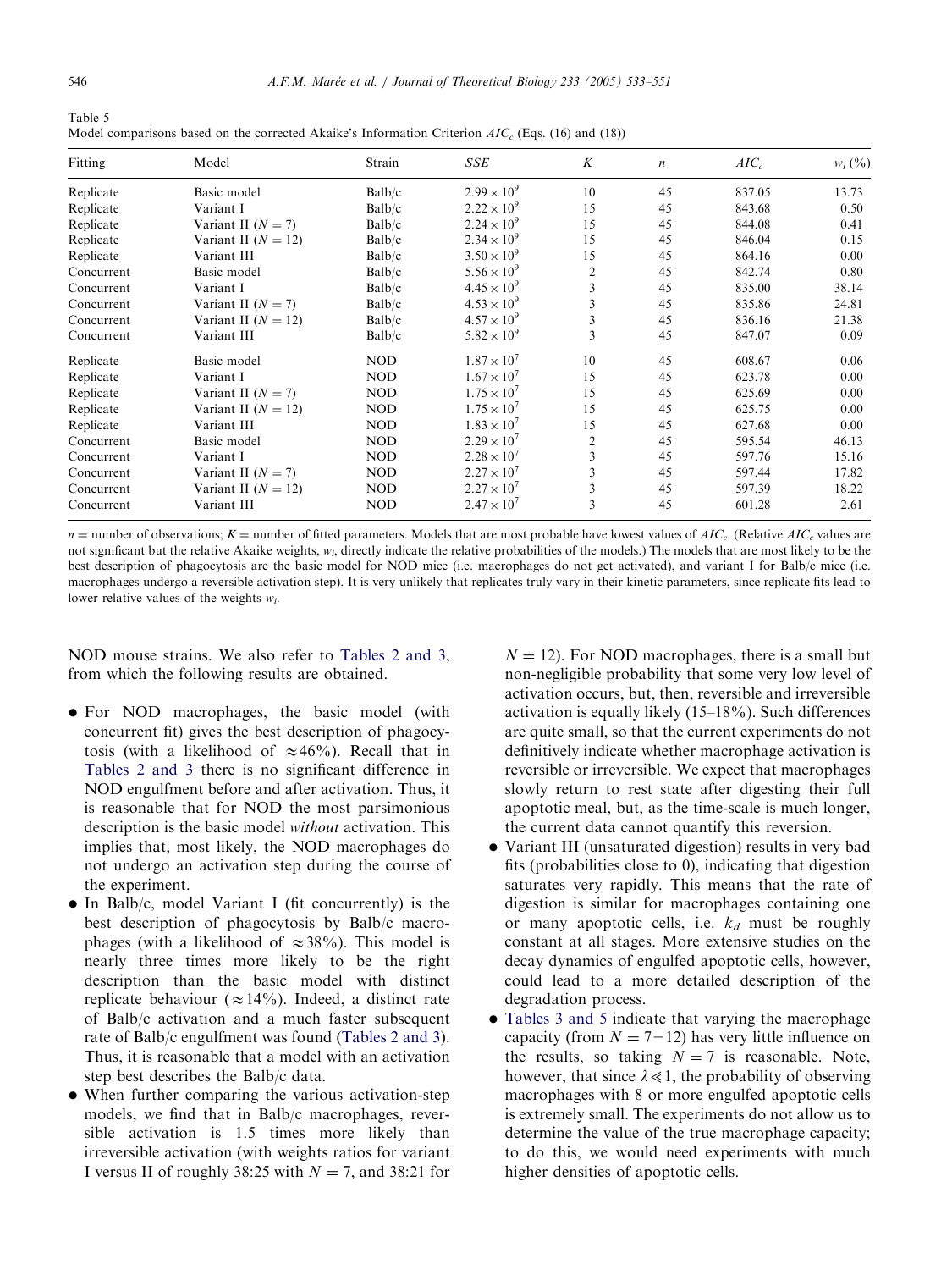- $\bullet$  Based on the  $AIC<sub>c</sub>$  comparison of concurrent versus replicate fitting, it is very unlikely that the individual replicates truly differ in their kinetic parameters. For NOD mice, the reduction in the SSE obtained by splitting the data up into individual replicates is so marginal, that the likelihood that one of the replicate models best describes the observed data is smaller than 0.1%. For the more genetically variable Balb/c mice, it is more likely that the reduction in SSE truly represents variation between replicates. (Note also the larger value of the standard deviation for Balb/c parameter fits in [Tables 2](#page-11-0) and 3). The possibility that Balb/c macrophages lack the activation step, but simply have a higher level of inter-mouse variation, has a likelihood of 14%, and so, should not be
- discounted. (However, it is nearly three times more likely that the experimental replicates are essentially similar and that the activation step is real.) • From [Tables 4 and 3](#page-12-0), we see that there is a highly significant difference in the values of  $k_e$  for Balb/c and NOD macrophages, regardless of the model or method used to fit parameters. The Balb/c macrophages engulf apoptotic cells 4–5 times faster than the NOD macrophages. Furthermore, these tables show that the engulfment rate after activation increases significantly in Balb/c (by  $\frac{1}{2}$  to 2-fold) but not in NOD macrophages. Finally, the digestion rates  $k_d$  are not significantly different in the two mouse strains. (Even if the differences in  $k_d$  for the strains and the difference between  $k_e$  and  $k_a$  in NOD mice are statistically significant, the biological relevance of such small differences would be questionable. Rigorously establishing such statistical significance of such closely comparable values would be tricky, in view of the many models being compared and different

In summary, these remarks strongly suggest that NOD macrophages suffer from a reduced activation and engulfment rate, but not a reduced digestion rate. After their first engulfment, Balb/c macrophages engulf more than 5 times faster than NOD macrophages (while the digestion rate,  $k_d$ , hardly differs). The rate of digestion is similar for macrophages containing one or many apoptotic cells, meaning that the degradation machinery always seems to function in the saturated regime.

methods used to determine the means and standard

## 4.4. Model dynamics

deviations.)

[Fig. 2](#page-6-0) compares experimental data (points) with all model variants for the two mouse types. The predicted dynamics (superimposed curves) follow the observed data very closely. Because of the very small sampling sizes of the higher classes, only  $M_0$  up to  $M_3$  are shown. We show the concurrent fitting (found to be better than

fitting to individual replicates, not shown). Only variant III (unsaturated digestion) clearly cannot account for the observed dynamics. For Balb/c, the basic model also falls short by highly overestimating early phagocytosis, yet another indication that macrophage activation is important in Balb/c. For both mouse types, phagocytosis is underestimated at the latest time point. This is also apparent in [Fig. 3,](#page-7-0) where a similar data-model comparison is made for the indices,  $\Phi$  and  $I_{\Phi}$ : at the latest time point, both  $\Phi$  and  $I_{\Phi}$  are underestimated. (Agreement at earlier times is encouraging, in view of the fact that the models have not been fitted to the measured  $\Phi$  and  $I_{\Phi}$ .)

[Fig. 4](#page-15-0) shows the time course behaviour of macrophage classes and the predicted level of apoptotic cells,  $A(t)$ , according to the basic model and variant I. (Recall that the level of apoptotic cells was not experimentally measurable, and is one of the predictions of the model.) Both models predict a huge drop in  $A(t)$  (by 50% for NOD and 90% for Balb/c after 8 h) which leads to a resulting drop in phagocytosis at the latest time points. A more gradual decline of  $A(t)$ , (or a reduced searching efficiency of macrophages at lower feeding densities, not considered here) could account for underestimation of the  $\Phi$  and  $I_{\Phi}$  after 8 h.

[Fig. 5](#page-16-0) shows populations over time according to model variants II and III (reversible activation and unsaturated digestion, respectively). We find a two-fold difference in the level of apoptotic cells predicted by variant I versus variant II. [Figs. 4 and 5](#page-15-0) therefore indicate the considerable importance of experimentally quantifying the level of apoptotic cells,  $A(t)$ , not only for engulfment efficiency, but also for determining whether macrophage activation is reversible on a relatively short time-scale.

[Fig. 6](#page-17-0) shows the dynamics of  $\lambda$  for the basic model (Eq. (25)) and  $\lambda_a$  for model variant I with reversible activation (Eq. (40b)), for Balb/c and NOD mice, compared with the QSS estimates of these parameters. This verifies that a QSS approximation becomes reasonable (i.e. within 50%) after about 1 h; truly comparable values (i.e. within 10–20%) are found only after 2–3 h. The ball park estimates based on these QSS assumptions therefore only take into account data points that are  $\geqslant$  1 h.

#### 5. Discussion and conclusions

In this paper, we have analysed a number of models for macrophage engulfment and digestion of apoptotic cells. Experimental data in which successive macrophage classes were followed was then used to fit parameter values. We used the Akaike criterion to select which of a number of model variants gave the best description of the process. Several authors have also considered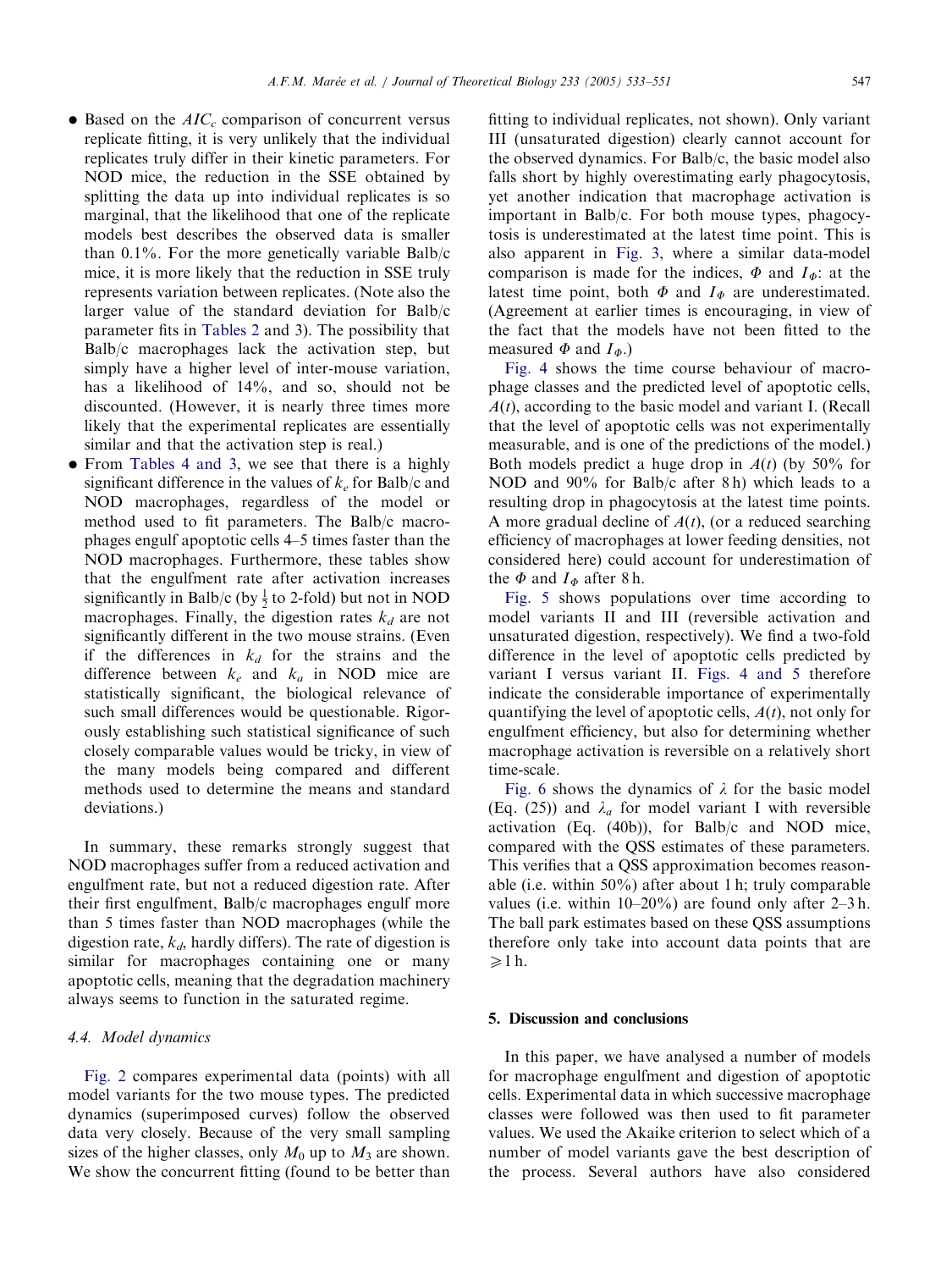<span id="page-15-0"></span>

Fig. 4. The time course of all populations predicted by the basic model and variant I (reversible activation). Red curve:  $A(t)$  (level of apoptotic cells). Green curve: level of class  $M_0$  macrophages (with no visible engulfed apoptotic cells). Blue curves: levels of macrophage classes  $M_1$ ,  $M_2$  and  $M_3$  (with 1, 2, or 3 engulfed apoptotic cells).

models in which macrophages with  $1, 2, \ldots, N$  internalized particles are followed. [Gammack et al. \(2004\)](#page-18-0) considered macrophages engulfing Mycobacterium tuberculosis, in an investigation of the dynamics of the infection, with no detailed consideration of phagocytosis; they assumed that macrophages engulf up to  $N = 2$ bacterial cells only.

Analysing phagocytosis in macrophages from Balb/c and NOD mice reveals an NOD impairment in activation and engulfment, but not in digestion of apoptotic cells. Other insights include the following:

- In Balb/c macrophages, the rate of activation,  $k_a$ , is 1.5–2 times slower than the subsequent rate of engulfment,  $k_e$ . In NOD mice, no such difference is detected during our experiments. This indicates that a good description of normal phagocytosis should take into account a delay in the first step.
- We have interpreted the absence of activation step in the NOD macrophages to indicate a possibly pathological defect in macrophage function in these mice. A possibility remains that in the autoimmune-prone NOD mice, macrophages may have already been exposed to apoptotic cells that caused activation. In that case, NOD macrophages might be pre-activated,

(unlike Balb/c) before the experiment begins. Nevertheless, their maximal rate of engulfment is 4–5 times lower than that of the Balb/c macrophages, which constitutes a significant difference.

- Due to technical issues, the decaying number of apoptotic cells,  $A(t)$  could not be measured over the time course of our experiments, so model fits were used to predict  $A(t)$ . Over about 8 h, these predict that A drops by  $\pm 90\%$  versus  $\pm 50\%$  for, respectively, Balb/c versus NOD macrophages. This difference, and the disparity between predicted  $A(t)$  for distinct model variants, indicates the importance of experiments that allow  $A(t)$  to be observed. Such data could also help to distinguish between reversible and irreversible activation.
- No maximal 'macrophage capacity' has to be assumed, since  $N = 7$  or 12 are indistinguishable in the fits. While we cannot here quantify a maximal capacity, under our experimental conditions, we rarely observe a large number of visible engulfed apoptotic cells inside one macrophage. Our modelling shows that this is expected in general (and that it does not depend on a 'macrophage capacity'): the 'macrophage capacity' is essentially irrelevant for understanding and quantifying the process of phagocytosis.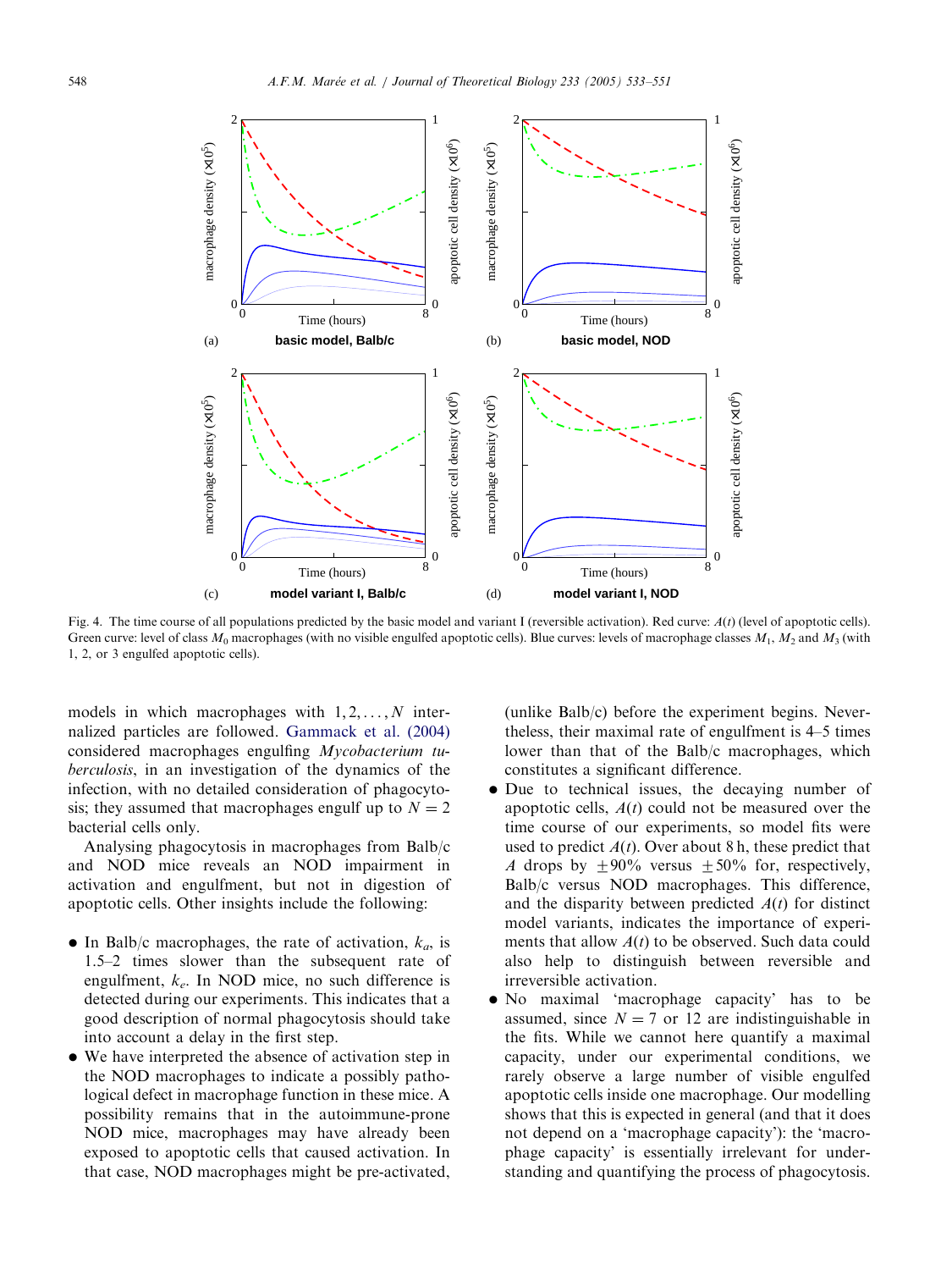<span id="page-16-0"></span>

Fig. 5. As in [Fig. 4](#page-15-0) but for model variants II and III (reversible activation and unsaturated digestion, respectively). Red curve:  $A(t)$ . Green curve: level of class  $M_u$  macrophages (resting macrophages with no visible engulfed apoptotic cells). Blue curves:  $M_1$ ,  $M_2$  and  $M_3$ . Yellow curve: level of class  $M_0$  (activated macrophages without engulfed apoptotic cells).

Moreover, there is also no indication that the engulfment rate decreases with increasing numbers of engulfed cells: ratios of successive macrophage classes are virtually constant beyond the early activation step, which suggests that the parameter  $k_e$ is the same for all higher classes. (Note that implementation of a phagocytic ceiling or decreasing engulfment rates as was done in, for example, [Gammack et al. \(2004\)](#page-18-0) and [Tran et al. \(1995\)](#page-18-0), is not needed to explain the very low levels of macrophages in higher classes.)

Our derivations of ball park estimates for the kinetic phagocytosis parameters are of broader applicability. The advantage is the relatively easy calculations (based on common phagocytosis indices), and the need for fewer data points. However, there are limitations. Many ball park estimates assume a QSS which does only moderately well after one hour; after more than three hours the QSS assumption still makes an error of  $10-20\%$ .

The ball park values underestimate the engulfment rate  $k_e$  and activation rate  $k_a$ , because return to the rest state is ignored. This is especially true when no early data points are available. Underestimating  $k_e$  has a strong effect on the estimate of the rate of digestion,  $k_d$ , derived from it. So early measurements are important for correctly quantifying  $k_d$  as well as  $k_e$ . Further, differences between engulfment rates are less pronounced in the ball park estimates, which moreover could mask potential differences in  $k_d$ .

This argues for using full model fits when early data are unavailable. Moreover, since biological data are highly variable, relying on rise times based on a small subset of the data leads to larger errors than a full model fit. Full model fits, however, are also sensitive to missing early data points, especially when the abundance of apoptotic cells, A, is not measured. Under such settings, one finds a 'ridge' of very good data fits, with many different combinations of  $k_e$  and  $k_d$  leading to almost exactly the same quality-of-fit. At the same time, some of the ball park estimates depend on A. For example, in some cases  $k_d$  cannot be found when this value is not known.

Taken together, our study shows the importance of both early and late data points, as well as observations of the decreasing level of apoptotic cells. An alternative to measuring  $A(t)$ , however, could be a strategy of continually adding apoptotic cells to the medium during the experiment, to avoid depletion of A. Ideally, a short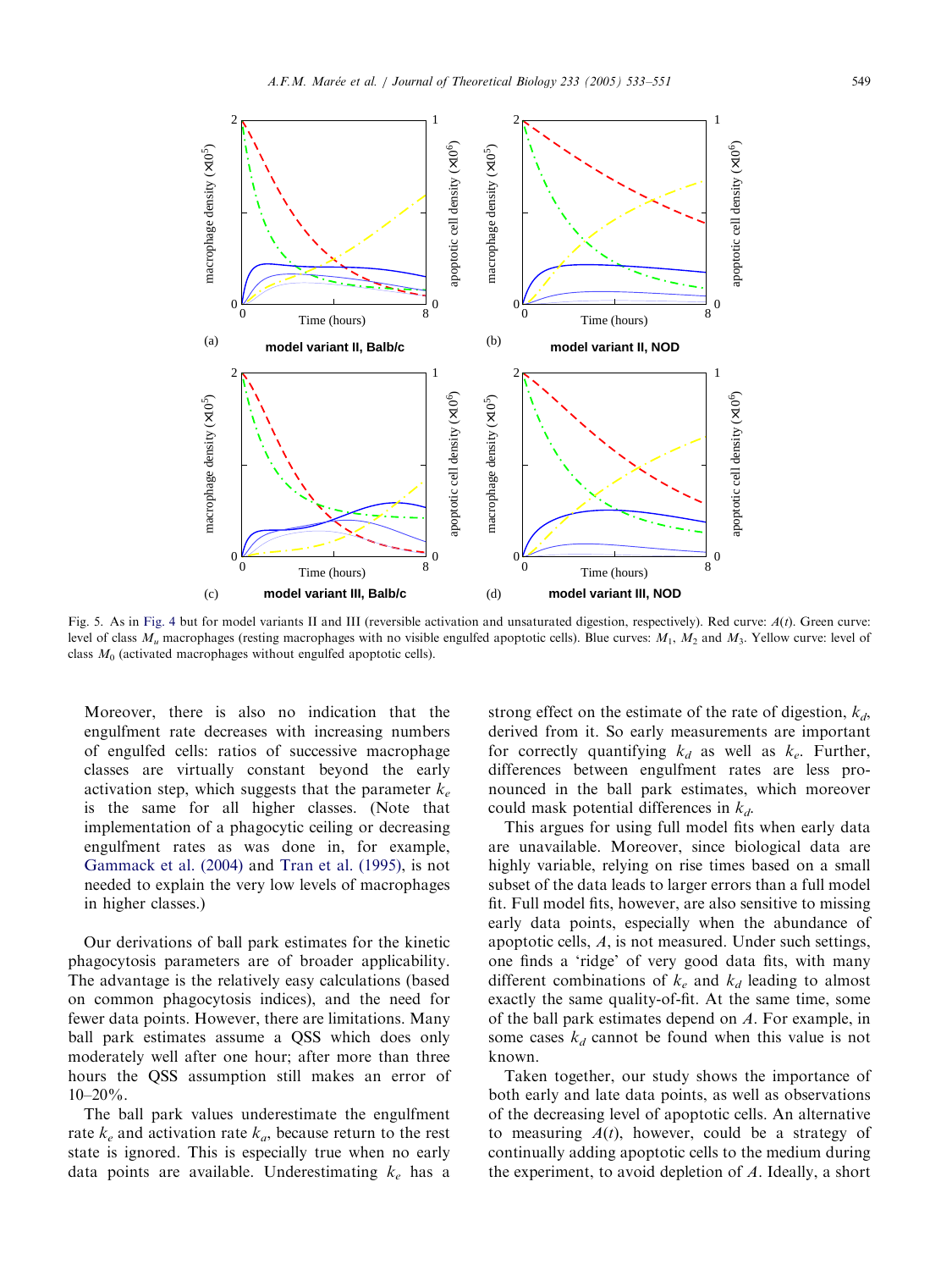<span id="page-17-0"></span>

Fig. 6. The dynamics of  $\lambda$  and  $\lambda_a$  in the basic model and variant I (reversible activation), for Balb/c and NOD mice, compared with the QSS estimation of those parameters. Also shown (data points with error bars) are the corresponding values of  $\lambda$  and  $\lambda_a$  based on successive ratios  $M_{i+1}/M_i$ directly from experimental data. The thick curves show model predictions of  $\lambda$  based on Eqs. (25) and (40b). In (a) the thin blue lines show the approximation of  $\lambda$  based on the percent phagocytosis,  $\Phi$ , Eq. (33); the thin red lines show the approximation based on the phagocytic index,  $I_{\Phi}$ , Eq. (35). In (b), the thin red and green lines show the approximations of  $\lambda$  and  $\lambda_a$ , based on both  $\Phi$  and  $I_\Phi$  (Eq. (48)). In all cases, the approximations become reasonable after a period of approximately 1–3 h and closely correspond to  $\lambda$  values based on the experimental data.

term study like ours (up to 8 hours) should be combined with a long-term study (up to  $2-3$  days) to quantify gradual changes in the activation state. This might also resolve contradictions in the literature about whether or not it is harder to reactivate macrophages after they have returned to a resting state ([Erwig et al., 1999;](#page-18-0) [Licht](#page-18-0) [et al., 2001;](#page-18-0) [O'Brien et al., 2002b\)](#page-18-0).

To explain in vitro macrophage phagocytosis data, our models assumed (1) engulfment of an apoptotic cell; (2) an activation step causing accelerated subsequent engulfments; and (3) digestion. The models are based on reasonable approximations (given the current data and level of detail) such as mass-action kinetics, a single irreversible process of binding and engulfment, and no phagocytotic ceiling. The rate of engulfment (in  $mL$  cell<sup>-1</sup> h<sup>-1</sup>) was found to be 4 (for NOD) versus 12 (for Balb/c). The rate of digestion is  $1 h^{-1}$  for both types. NOD macrophages have no visible activation step, but for Balb/c mice, the engulfment rate increased to around  $23 \text{ mL cell}^{-1} \text{ h}^{-1}$ , i.e. 3–6 times greater than the corresponding NOD mouse values. This means that Balb/c macrophages are significantly more active.

Our analysis strongly indicates that NOD macrophages have defective engulfment. Furthermore, these macrophages do not show an acceleration of engulfment after their first encounter with apoptotic cells (i.e. we do not observe an ''activation step''). We could speculate that this defect could be due either to defective receptors associated with phagocytosis, or to lower macrophage motility that would reduce rates of encounter with apoptotic cells. Another explanation for the missing activation step could be that it had occurred in vivo prior to harvesting of these cells. However, even if this is the case, the highest rates of engulfment of the NOD macrophages are much lower than their Balb/c counterparts.

Defective engulfment implies that clearance of apoptotic cells is reduced in NOD mice. Consequently, levels of apoptotic  $\beta$ -cells remaining in the tissue should be much higher in NOD than in Balb/c mice. This idea could give rise to two interrelated consequences. On one hand, necrosis of such apoptotic  $\beta$ -cells may give rise to local inflammatory responses that escalate and eventually lead to insulitis and diabetes. On the other hand,